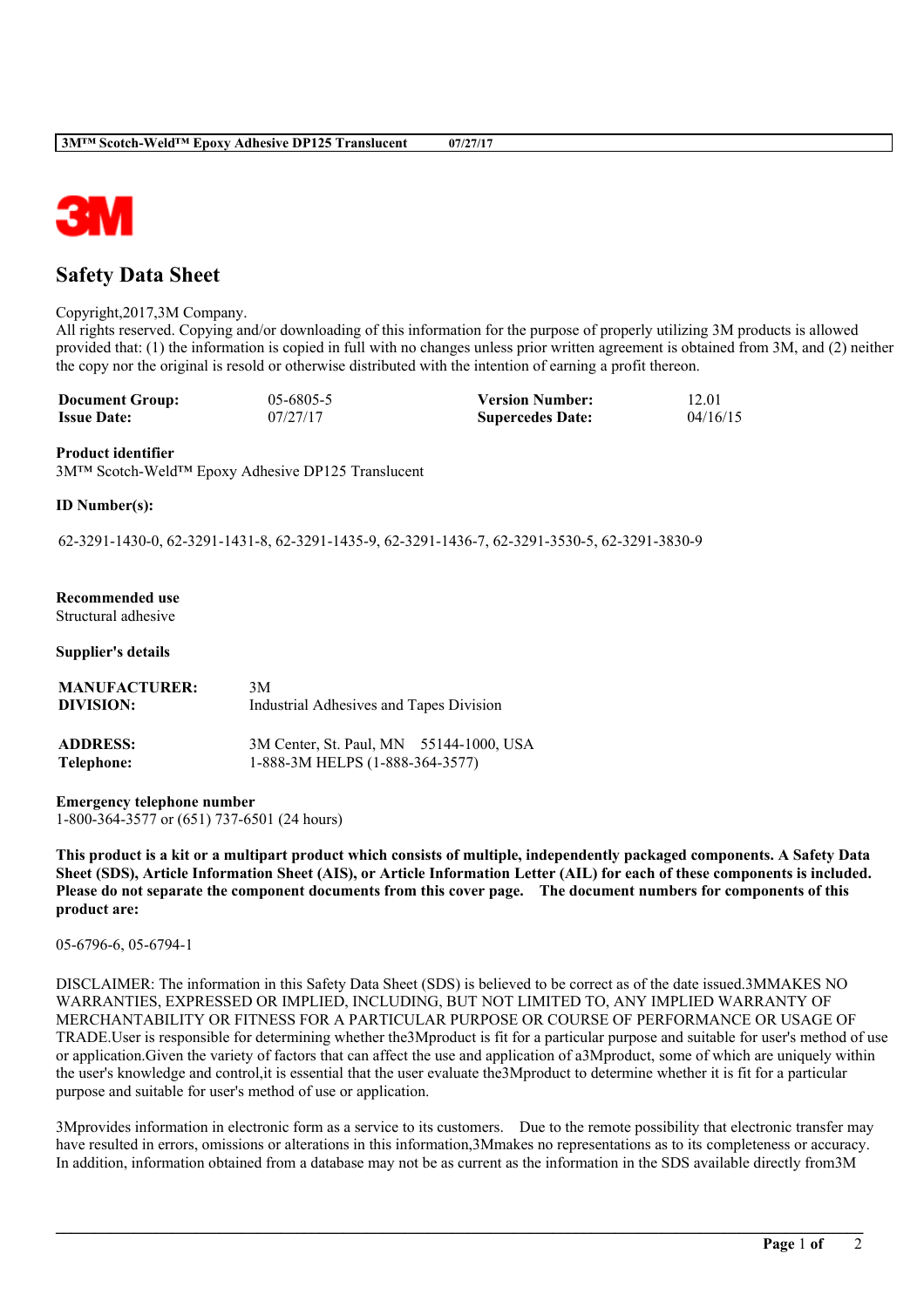**3M USA SDSs are available at www.3M.com**

**\_\_\_\_\_\_\_\_\_\_\_\_\_\_\_\_\_\_\_\_\_\_\_\_\_\_\_\_\_\_\_\_\_\_\_\_\_\_\_\_\_\_\_\_\_\_\_\_\_\_\_\_\_\_\_\_\_\_\_\_\_\_\_\_\_\_\_\_\_\_\_\_\_\_\_\_\_\_\_\_\_\_\_\_\_\_\_\_\_\_\_\_\_\_\_\_\_\_\_\_\_\_\_\_**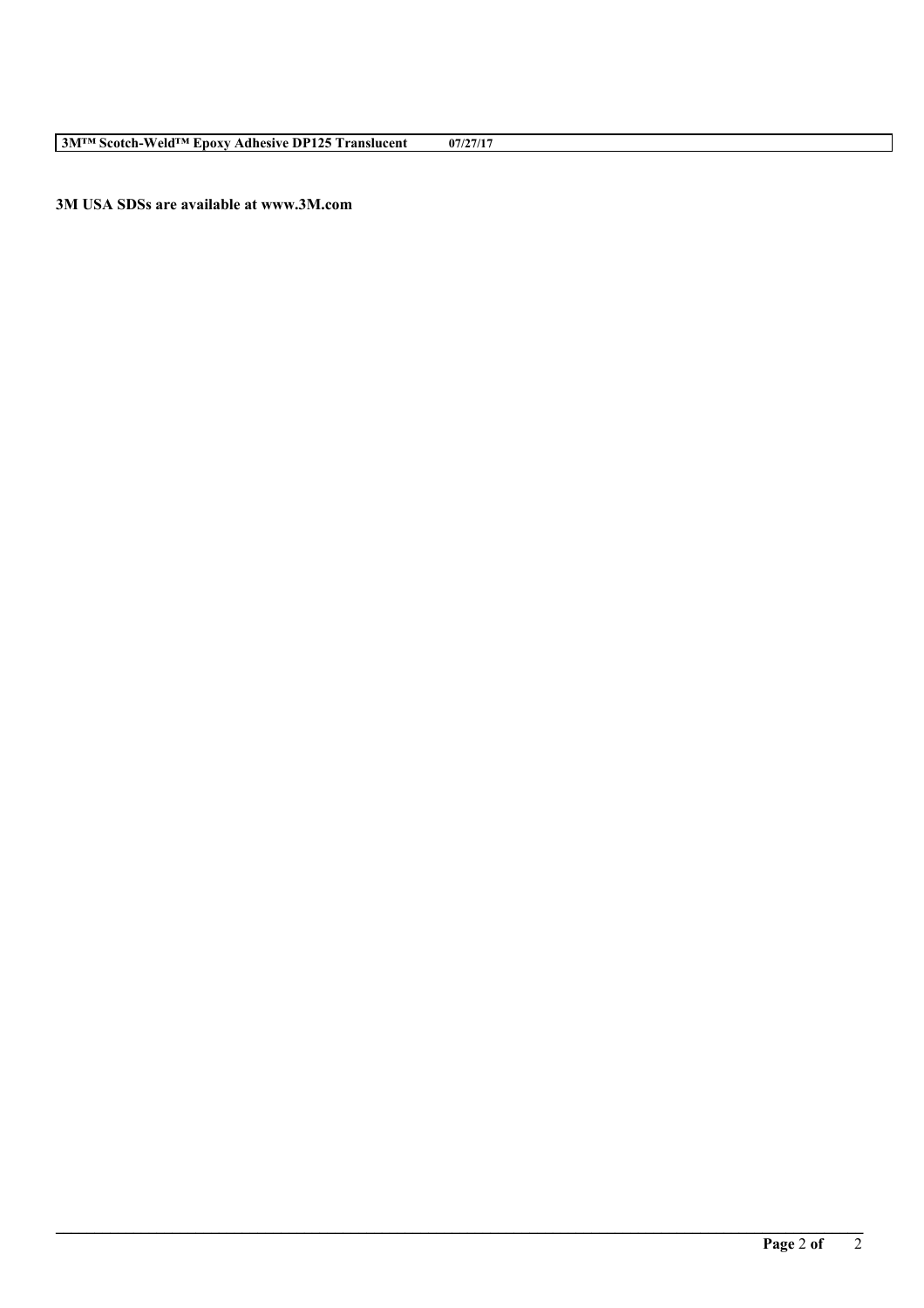

# **Safety Data Sheet**

Copyright,2018,3M Company.

All rights reserved. Copying and/or downloading of this information for the purpose of properly utilizing 3M products is allowed provided that: (1) the information is copied in full with no changes unless prior written agreement is obtained from 3M, and (2) neither the copy nor the original is resold or otherwise distributed with the intention of earning a profit thereon.

 $\mathcal{L}_\mathcal{L} = \mathcal{L}_\mathcal{L} = \mathcal{L}_\mathcal{L} = \mathcal{L}_\mathcal{L} = \mathcal{L}_\mathcal{L} = \mathcal{L}_\mathcal{L} = \mathcal{L}_\mathcal{L} = \mathcal{L}_\mathcal{L} = \mathcal{L}_\mathcal{L} = \mathcal{L}_\mathcal{L} = \mathcal{L}_\mathcal{L} = \mathcal{L}_\mathcal{L} = \mathcal{L}_\mathcal{L} = \mathcal{L}_\mathcal{L} = \mathcal{L}_\mathcal{L} = \mathcal{L}_\mathcal{L} = \mathcal{L}_\mathcal{L}$ 

| <b>Document Group:</b> | $05-6796-6$ | <b>Version Number:</b>  | 15.00    |
|------------------------|-------------|-------------------------|----------|
| <b>Issue Date:</b>     | 05/21/18    | <b>Supercedes Date:</b> | 01/17/18 |

# **SECTION 1: Identification**

# **1.1. Product identifier**

3M™ Scotch-Weld™ Epoxy Adhesive DP125 Translucent, Part A

**Product Identification Numbers** DP-125

## **1.2. Recommended use and restrictions on use**

**Recommended use** Structural adhesive

| 1.3. Supplier's details |                                         |
|-------------------------|-----------------------------------------|
| <b>MANUFACTURER:</b>    | 3M                                      |
| DIVISION:               | Industrial Adhesives and Tapes Division |
| <b>ADDRESS:</b>         | 3M Center, St. Paul, MN 55144-1000, USA |
| Telephone:              | 1-888-3M HELPS (1-888-364-3577)         |

**1.4. Emergency telephone number** 1-800-364-3577 or (651) 737-6501 (24 hours)

# **SECTION 2: Hazard identification**

# **2.1. Hazard classification**

Skin Sensitizer: Category 1. Reproductive Toxicity: Category 1B.

**2.2. Label elements Signal word** Danger

**Symbols** Exclamation mark | Health Hazard |

# **Pictograms**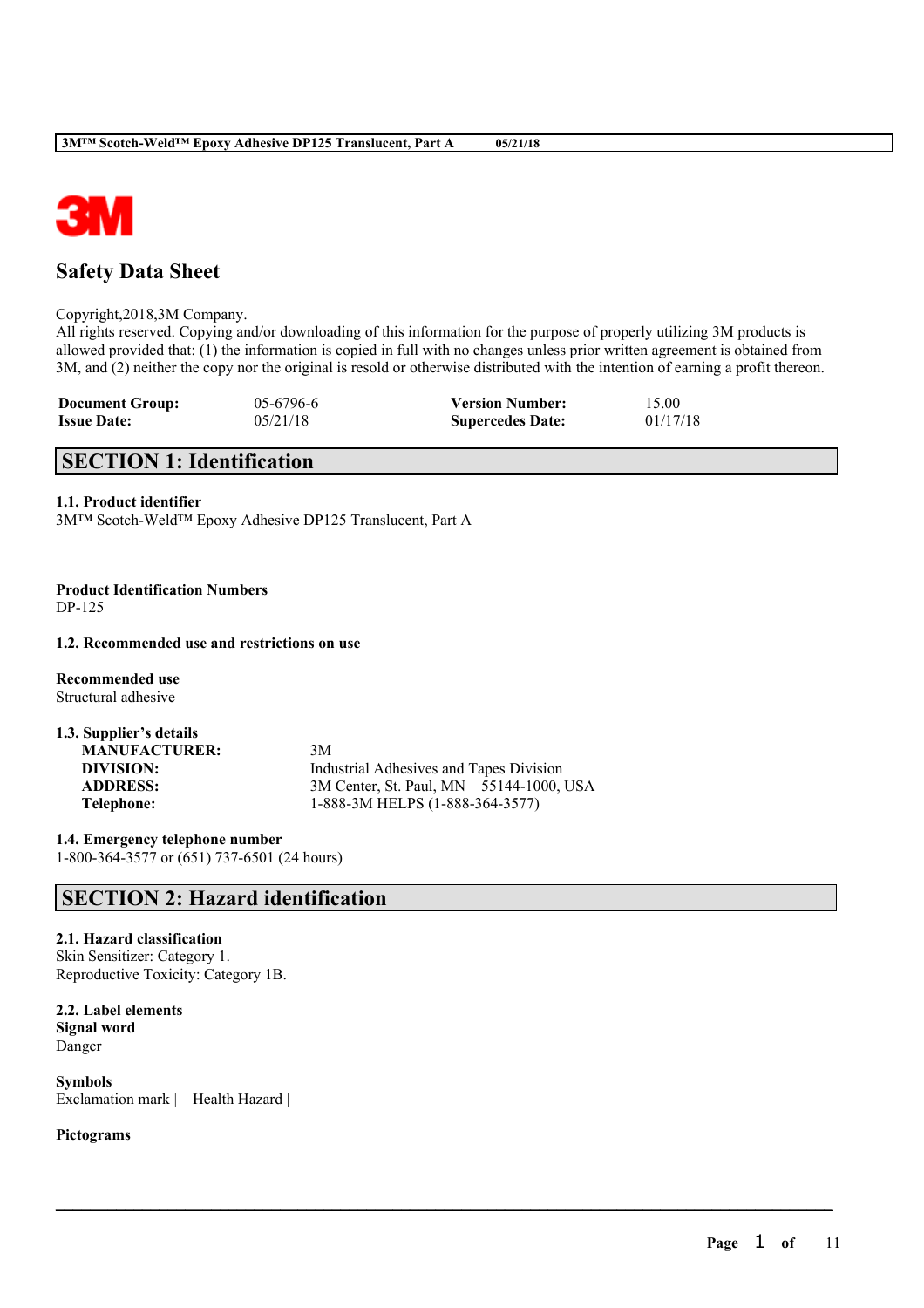



**Hazard Statements** May cause an allergic skin reaction. May damage fertility or the unborn child.

#### **Precautionary Statements**

#### **Prevention:**

Obtain special instructions before use. Do not handle until all safety precautions have been read and understood. Avoid breathing dust/fume/gas/mist/vapors/spray. Wear protective gloves. Contaminated work clothing must not be allowed out of the workplace.

#### **Response:**

IF ON SKIN: Wash with plenty of soap and water. If skin irritation or rash occurs: Get medical advice/attention. IF exposed or concerned: Get medical advice/attention.

**Storage:**

Store locked up.

#### **Disposal:**

Dispose of contents/container in accordance with applicable local/regional/national/international regulations.

80% of the mixture consists of ingredients of unknown acute oral toxicity. 88% of the mixture consists of ingredients of unknown acute dermal toxicity.

# **SECTION 3: Composition/information on ingredients**

| Ingredient                              | C.A.S. No.     | $%$ by Wt                 |
|-----------------------------------------|----------------|---------------------------|
| Aliphatic Polymer Diamine               | 68911-25-1     | 70 - 85 Trade Secret *    |
| $ 4,7,10$ -Trioxatridecane-1,13-Diamine | 4246-51-9      | 10 - 20 Trade Secret $*$  |
| Calcium Salt                            | 155120-75-7    | $1 - 10$ Trade Secret $*$ |
| Toluene                                 | $108 - 88 - 3$ | < 1 Trade Secret *        |

\*The specific chemical identity and/or exact percentage (concentration) of this composition has been withheld as a trade secret.

# **SECTION 4: First aid measures**

# **4.1. Description of first aid measures**

#### **Inhalation:**

Remove person to fresh air. If you feel unwell, get medical attention.

#### **Skin Contact:**

Immediately wash with soap and water. Remove contaminated clothing and wash before reuse. If signs/symptoms develop, get medical attention.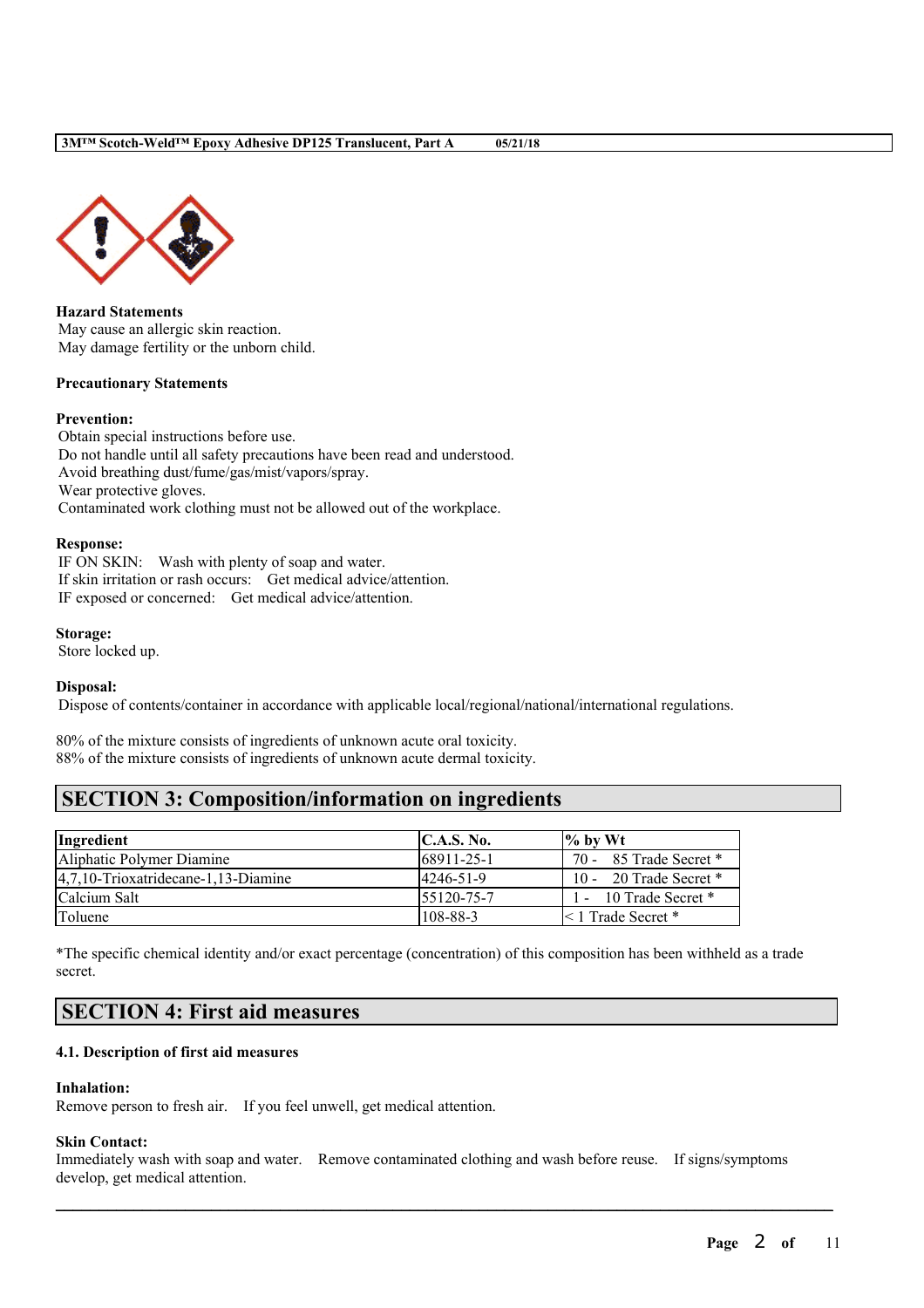# **Eye Contact:**

Flush with large amounts of water. Remove contact lenses if easy to do. Continue rinsing. If signs/symptoms persist, get medical attention.

# **If Swallowed:**

Rinse mouth. If you feel unwell, get medical attention.

# **4.2. Most important symptoms and effects, both acute and delayed**

See Section 11.1. Information on toxicological effects.

#### **4.3. Indication of any immediate medical attention and special treatment required** Not applicable

# **SECTION 5: Fire-fighting measures**

#### **5.1. Suitable extinguishing media**

In case of fire: Use a fire fighting agent suitable for ordinary combustible material such as water or foam to extinguish.

# **5.2. Special hazards arising from the substance or mixture**

None inherent in this product.

# **Hazardous Decomposition or By-Products**

| <b>Substance</b>   | <b>Condition</b>  |
|--------------------|-------------------|
| Amine Compounds    | During Combustion |
| Carbon monoxide    | During Combustion |
| Carbon dioxide     | During Combustion |
| Oxides of Nitrogen | During Combustion |
|                    |                   |

# **5.3. Special protective actions for fire-fighters**

Wear full protective clothing, including helmet, self-contained, positive pressure or pressure demand breathing apparatus, bunker coat and pants, bands around arms, waist and legs, face mask, and protective covering for exposed areas of the head.

# **SECTION 6: Accidental release measures**

# **6.1. Personal precautions, protective equipment and emergency procedures**

Evacuate area. Ventilate the area with fresh air. For large spill, or spills in confined spaces, provide mechanical ventilation to disperse or exhaust vapors, in accordance with good industrial hygiene practice. Refer to other sections of this SDS for information regarding physical and health hazards, respiratory protection, ventilation, and personal protective equipment.

# **6.2. Environmental precautions**

Avoid release to the environment. For larger spills, cover drains and build dikes to prevent entry into sewer systems or bodies of water.

# **6.3. Methods and material for containment and cleaning up**

Contain spill. Working from around the edges of the spill inward, cover with bentonite, vermiculite, or commercially available inorganic absorbent material. Mix in sufficient absorbent until it appears dry. Remember, adding an absorbent material does not remove a physical, health, or environmental hazard. Collect as much of the spilled material as possible. Place in a closed container approved for transportation by appropriate authorities. Clean up residue with an appropriate solvent selected by a qualified and authorized person. Ventilate the area with fresh air. Read and follow safety precautions on the solvent label and SDS. Seal the container. Dispose of collected material as soon as possible in accordance with applicable local/regional/national/international regulations.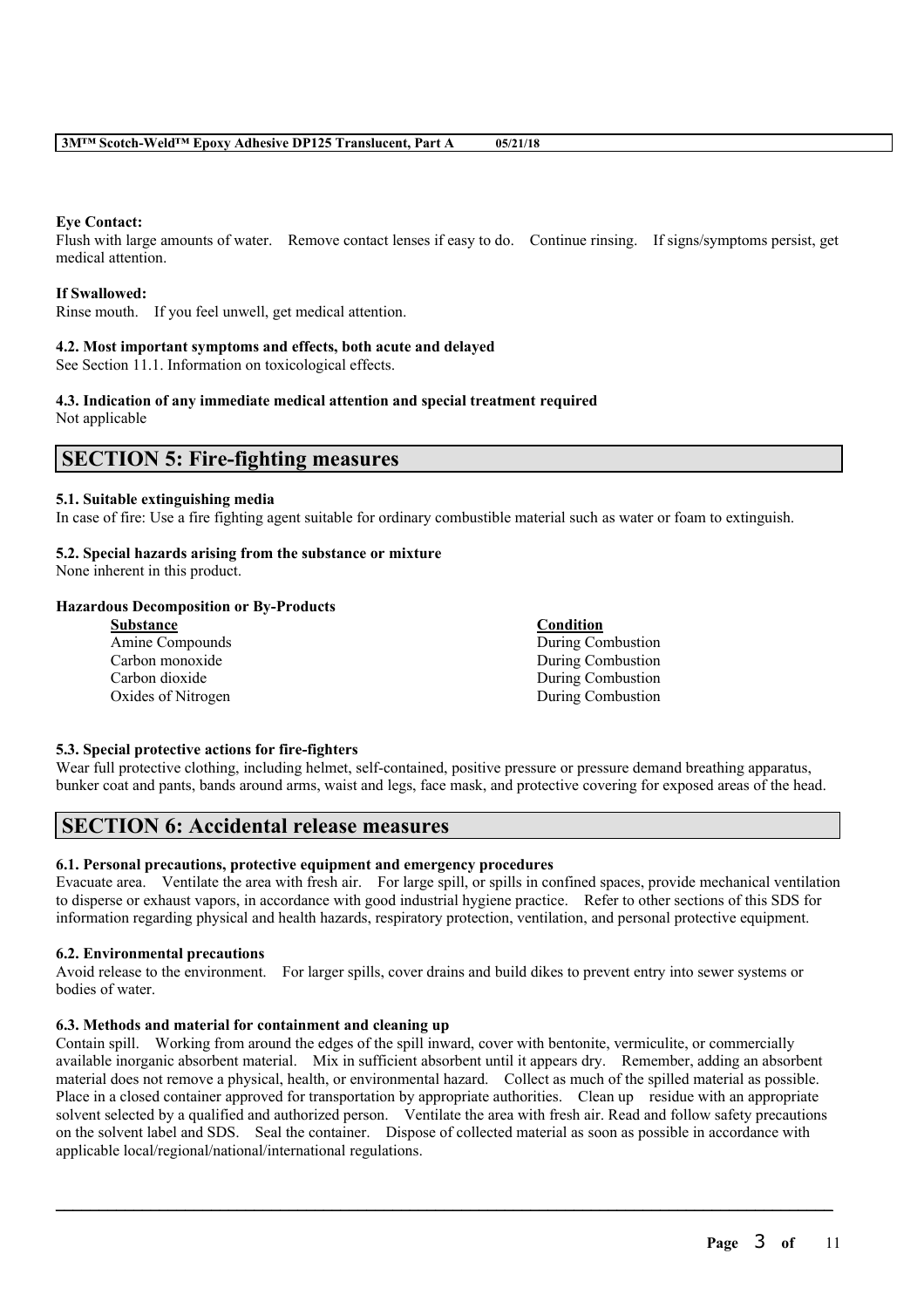# **SECTION 7: Handling and storage**

# **7.1. Precautions for safe handling**

For industrial or professional use only. Do not handle until all safety precautions have been read and understood. Do not breathe dust/fume/gas/mist/vapors/spray. Do not get in eyes, on skin, or on clothing. Do not eat, drink or smoke when using this product. Wash thoroughly after handling. Contaminated work clothing should not be allowed out of the workplace. Avoid release to the environment. Wash contaminated clothing before reuse. Avoid contact with oxidizing agents (eg. chlorine, chromic acid etc.) Use personal protective equipment (gloves, respirators, etc.) as required.

# **7.2. Conditions for safe storage including any incompatibilities**

Store away from heat. Store away from acids. Store away from oxidizing agents.

# **SECTION 8: Exposure controls/personal protection**

# **8.1. Control parameters**

# **Occupational exposure limits**

If a component is disclosed in section 3 but does not appear in the table below, an occupational exposure limit is not available for the component.

| Ingredient | IC.A.S. No. | Agency      | Limit tvpe                | Additional Comments      |
|------------|-------------|-------------|---------------------------|--------------------------|
| Toluene    | 108-88-3    | ACGIH       | TWA:20 ppm                | IA4: Not class. as human |
|            |             |             |                           | carcin                   |
| Toluene    | 108-88-3    | <b>OSHA</b> | TWA:200 ppm; CEIL:300 ppm |                          |

ACGIH : American Conference of Governmental Industrial Hygienists

AIHA : American Industrial Hygiene Association

CMRG : Chemical Manufacturer's Recommended Guidelines

OSHA : United States Department of Labor - Occupational Safety and Health Administration

TWA: Time-Weighted-Average

STEL: Short Term Exposure Limit

CEIL: Ceiling

# **8.2. Exposure controls**

# **8.2.1. Engineering controls**

Use general dilution ventilation and/or local exhaust ventilation to control airborne exposures to below relevant Exposure Limits and/or control dust/fume/gas/mist/vapors/spray. If ventilation is not adequate, use respiratory protection equipment.

# **8.2.2. Personal protective equipment (PPE)**

# **Eye/face protection**

None required.

# **Skin/hand protection**

Select and use gloves and/or protective clothing approved to relevant local standards to prevent skin contact based on the results of an exposure assessment. Selection should be based on use factors such as exposure levels, concentration of the substance or mixture, frequency and duration, physical challenges such as temperature extremes, and other use conditions. Consult with your glove and/or protective clothing manufacturer for selection of appropriate compatible gloves/protective clothing. Note: Nitrile gloves may be worn over polymer laminate gloves to improve dexterity. Gloves made from the following material(s) are recommended: Polymer laminate

# **Respiratory protection**

An exposure assessment may be needed to decide if a respirator is required. If a respirator is needed, use respirators as part of a full respiratory protection program. Based on the results of the exposure assessment, select from the following respirator type(s) to reduce inhalation exposure:

 $\mathcal{L}_\mathcal{L} = \mathcal{L}_\mathcal{L} = \mathcal{L}_\mathcal{L} = \mathcal{L}_\mathcal{L} = \mathcal{L}_\mathcal{L} = \mathcal{L}_\mathcal{L} = \mathcal{L}_\mathcal{L} = \mathcal{L}_\mathcal{L} = \mathcal{L}_\mathcal{L} = \mathcal{L}_\mathcal{L} = \mathcal{L}_\mathcal{L} = \mathcal{L}_\mathcal{L} = \mathcal{L}_\mathcal{L} = \mathcal{L}_\mathcal{L} = \mathcal{L}_\mathcal{L} = \mathcal{L}_\mathcal{L} = \mathcal{L}_\mathcal{L}$ 

Half facepiece or full facepiece air-purifying respirator suitable for organic vapors and particulates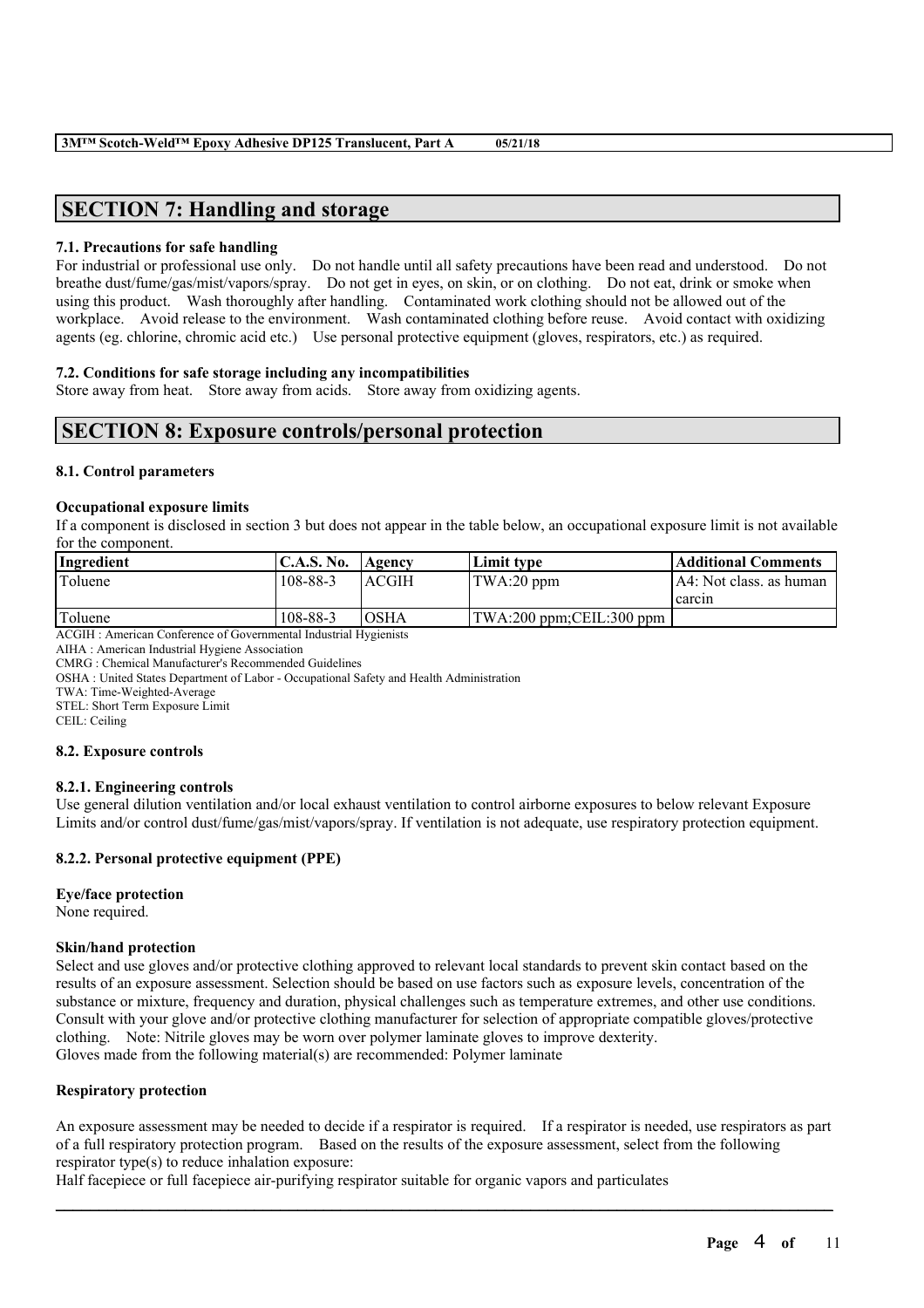For questions about suitability for a specific application, consult with your respirator manufacturer.

# **SECTION 9: Physical and chemical properties**

# **9.1. Information on basic physical and chemical properties**

| <b>General Physical Form:</b>             | Liquid                                                   |  |  |
|-------------------------------------------|----------------------------------------------------------|--|--|
| <b>Specific Physical Form:</b>            | <b>Viscous</b>                                           |  |  |
| Odor, Color, Grade:                       | Light amber, slight amine odor                           |  |  |
| <b>Odor threshold</b>                     | No Data Available                                        |  |  |
| pH                                        | Not Applicable                                           |  |  |
| <b>Melting point</b>                      | Not Applicable                                           |  |  |
| <b>Boiling Point</b>                      | $>=305 °F$                                               |  |  |
| <b>Flash Point</b>                        | 305 °F [Test Method: Closed Cup]                         |  |  |
| <b>Evaporation rate</b>                   | No Data Available                                        |  |  |
| Flammability (solid, gas)                 | Not Applicable                                           |  |  |
| <b>Flammable Limits(LEL)</b>              | No Data Available                                        |  |  |
| <b>Flammable Limits(UEL)</b>              | No Data Available                                        |  |  |
| <b>Vapor Pressure</b>                     | No Data Available                                        |  |  |
| <b>Vapor Density</b>                      | No Data Available                                        |  |  |
| <b>Density</b>                            | $1.03$ g/ml                                              |  |  |
| <b>Specific Gravity</b>                   | 1.03 $[RefStd:WATER=1]$                                  |  |  |
| <b>Solubility in Water</b>                | Nil                                                      |  |  |
| Solubility- non-water                     | No Data Available                                        |  |  |
| Partition coefficient: n-octanol/water    | No Data Available                                        |  |  |
| <b>Autoignition temperature</b>           | No Data Available                                        |  |  |
| <b>Decomposition temperature</b>          | No Data Available                                        |  |  |
| <b>Viscosity</b>                          | 42,000 centipoise $\lceil \omega \rceil$ 73.4 °F ]       |  |  |
| <b>Hazardous Air Pollutants</b>           | 0 % weight [Test Method:Calculated]                      |  |  |
| Molecular weight                          | No Data Available                                        |  |  |
| <b>VOC Less H2O &amp; Exempt Solvents</b> | $\leq$ 5 g/l [Test Method: calculated SCAQMD rule 443.1] |  |  |
|                                           | [ <i>Details</i> : when used as intended with Part B]    |  |  |
| <b>VOC Less H2O &amp; Exempt Solvents</b> | < 0.5 % [Test Method: calculated per CARB title 2]       |  |  |
|                                           | [ <i>Details</i> : when used as intended with Part B]    |  |  |
| VOC Less H2O & Exempt Solvents            | <10 g/l [Test Method: calculated SCAQMD rule 443.1]      |  |  |
|                                           | [ <i>Details</i> : as supplied]                          |  |  |

# **SECTION 10: Stability and reactivity**

#### **10.1. Reactivity**

This material may be reactive with certain agents under certain conditions - see the remaining headings in this section.

## **10.2. Chemical stability**

Stable.

# **10.3. Possibility of hazardous reactions**

Hazardous polymerization will not occur.

# **10.4. Conditions to avoid**

#### Heat

Heat is generated during cure. Do not cure a mass larger than 50 grams in a confined space to prevent a premature exothermic reaction with production of intense heat and smoke.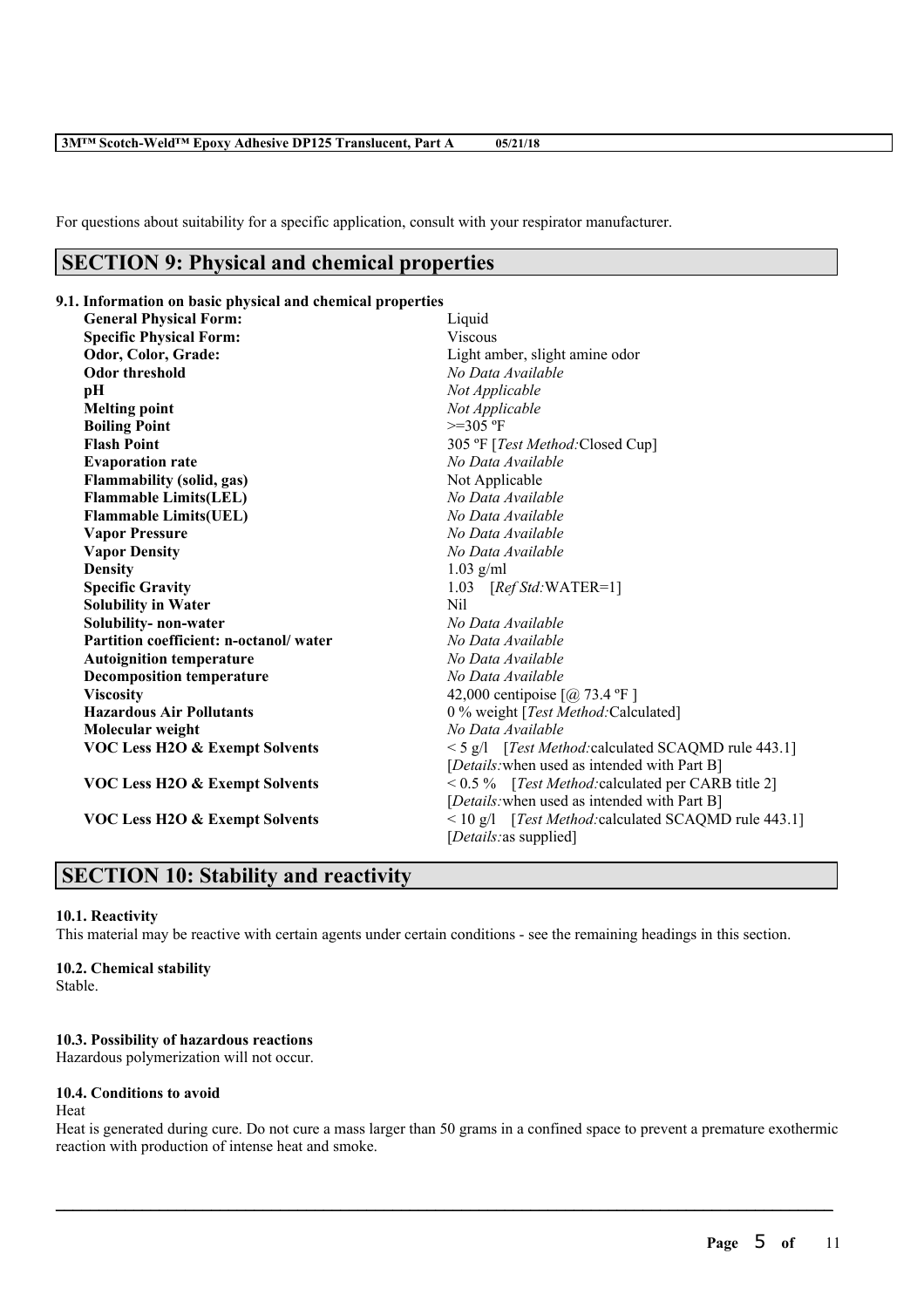**10.5. Incompatible materials** Strong acids Strong oxidizing agents

## **10.6. Hazardous decomposition products**

**Substance Condition**

None known.

Refer to section 5.2 for hazardous decomposition products during combustion.

# **SECTION 11: Toxicological information**

The information below may not be consistent with the material classification in Section 2 if specific ingredient **classifications are mandated by a competent authority. In addition, toxicological data on ingredients may not be** reflected in the material classification and/or the signs and symptoms of exposure, because an ingredient may be present below the threshold for labeling, an ingredient may not be available for exposure, or the data may not be **relevant to the material as a whole.**

**11.1. Information on Toxicological effects**

**Signs and Symptoms of Exposure**

#### Based on test data and/or information on the components, this material may produce the following health effects:

#### **Inhalation:**

Respiratory Tract Irritation: Signs/symptoms may include cough, sneezing, nasal discharge, headache, hoarseness, and nose and throat pain.

May cause additional health effects (see below).

#### **Skin Contact:**

May be harmful in contact with skin.

Contact with the skin during product use is not expected to result in significant irritation. Allergic Skin Reaction (nonphoto induced): Signs/symptoms may include redness, swelling, blistering, and itching.

# **Eye Contact:**

Contact with the eyes during product use is not expected to result in significant irritation.

#### **Ingestion:**

May be harmful if swallowed.

Gastrointestinal Irritation: Signs/symptoms may include abdominal pain, stomach upset, nausea, vomiting and diarrhea.

May cause additional health effects (see below).

#### **Additional Health Effects:**

# **Reproductive/Developmental Toxicity:**

Contains a chemical or chemicals which can cause birth defects or other reproductive harm.

#### **Additional Information:**

Persons previously sensitized to amines may develop a cross-sensitization reaction to certain other amines.

#### **Toxicological Data**

If a component is disclosed in section 3 but does not appear in a table below, either no data are available for that endpoint or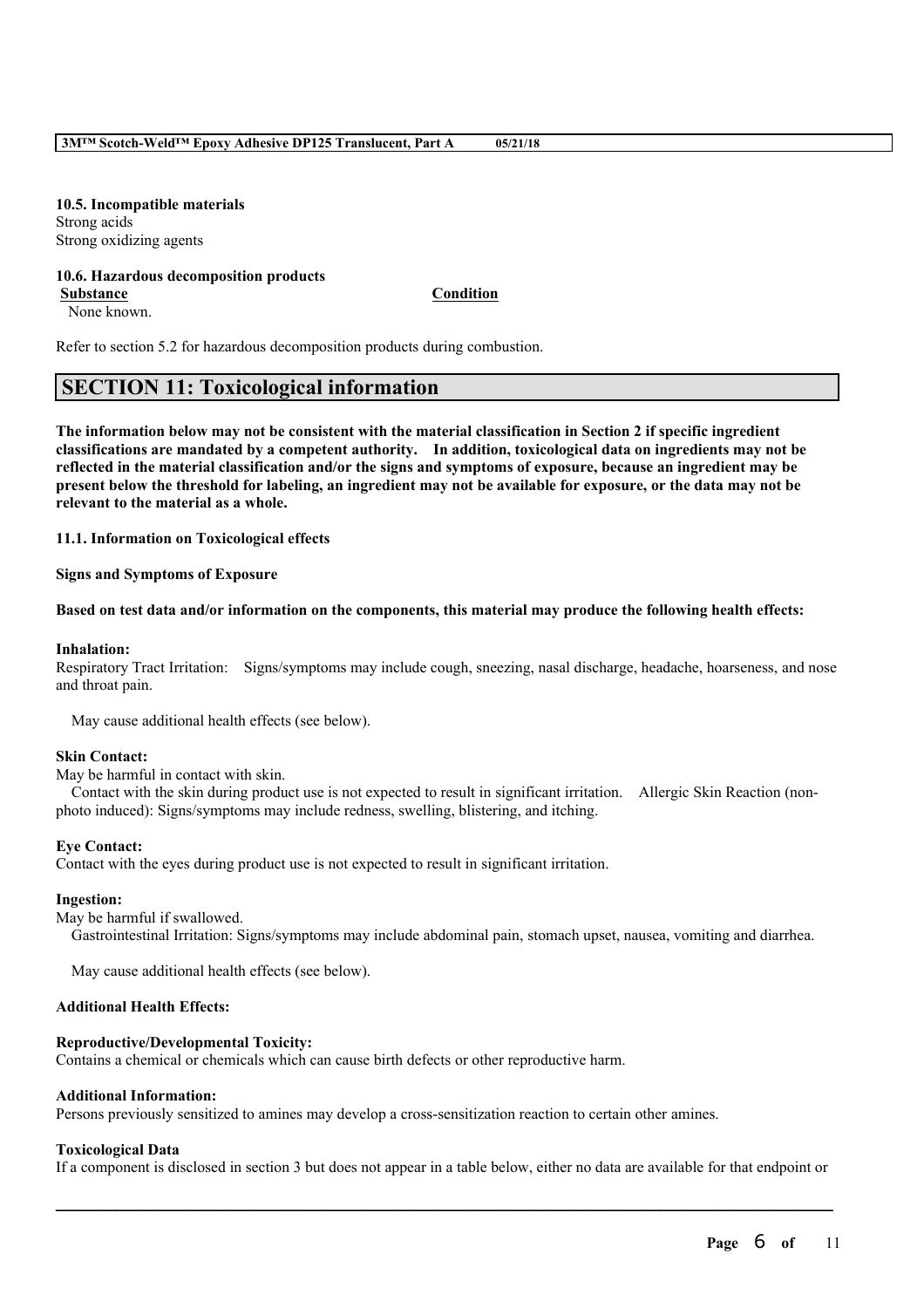the data are not sufficient for classification.

#### **Acute Toxicity**

| Name                                | Route       | <b>Species</b> | Value                                                |
|-------------------------------------|-------------|----------------|------------------------------------------------------|
| Overall product                     | Dermal      |                | No data available; calculated ATE2,000 - 5,000 mg/kg |
| Overall product                     | Ingestion   |                | No data available; calculated ATE2,000 - 5,000 mg/kg |
| 4.7.10-Trioxatridecane-1.13-Diamine | Dermal      | Rabbit         | LD50 $2,500$ mg/kg                                   |
| 4.7.10-Trioxatridecane-1.13-Diamine | Ingestion   | Rat            | $LD50$ 3,160 mg/kg                                   |
| Calcium Salt                        | Ingestion   | Rat            | $LD50 > 2,000$ mg/kg                                 |
| Toluene                             | Dermal      | Rat            | $LD50$ 12,000 mg/kg                                  |
| Toluene                             | Inhalation- | Rat            | LC50<br>$30 \text{ mg/l}$                            |
|                                     | Vapor (4    |                |                                                      |
|                                     | hours)      |                |                                                      |
| Toluene                             | Ingestion   | Rat            | $5,550 \text{ mg/kg}$<br>LD50                        |

 $\overline{ATE}$  = acute toxicity estimate

# **Skin Corrosion/Irritation**

| Name                                | <b>Species</b> | Value                     |
|-------------------------------------|----------------|---------------------------|
|                                     |                |                           |
| Overall product                     | In vitro       | No significant irritation |
|                                     | data           |                           |
| Aliphatic Polymer Diamine           | Rabbit         | Irritant                  |
| 4,7,10-Trioxatridecane-1,13-Diamine | Rabbit         | Corrosive                 |
| Calcium Salt                        | Rabbit         | Irritant                  |
| Toluene                             | Rabbit         | Irritant                  |

# **Serious Eye Damage/Irritation**

| $\cdot$<br>$\epsilon$               |                |                           |
|-------------------------------------|----------------|---------------------------|
| Name                                | <b>Species</b> | Value                     |
|                                     |                |                           |
| Overall product                     | In vitro       | No significant irritation |
|                                     | data           |                           |
| Aliphatic Polymer Diamine           | similar        | Corrosive                 |
|                                     | health         |                           |
|                                     | hazards        |                           |
| 4.7.10-Trioxatridecane-1.13-Diamine | similar        | Corrosive                 |
|                                     | health         |                           |
|                                     | hazards        |                           |
| Calcium Salt                        | Rabbit         | Corrosive                 |
| Toluene                             | Rabbit         | Moderate irritant         |

#### **Skin Sensitization**

| Name                      | <b>Species</b> | Value          |
|---------------------------|----------------|----------------|
| Overall product           |                | Sensitizing    |
| Aliphatic Polymer Diamine | Guinea         | Sensitizing    |
|                           | pig            |                |
| Toluene                   | Guinea         | Not classified |
|                           | pig            |                |

## **Respiratory Sensitization**

For the component/components, either no data are currently available or the data are not sufficient for classification.

# **Germ Cell Mutagenicity**

| Name    | Route    | Value         |
|---------|----------|---------------|
| Toluene | In Vitro | Not mutagenic |
| Toluene | In vivo  | Not mutagenic |

# **Carcinogenicity**

| $\rightarrow$ $\rightarrow$<br>Name | Route  | <b>Species</b> | $\mathbf{v}$<br>Value                                                                             |
|-------------------------------------|--------|----------------|---------------------------------------------------------------------------------------------------|
| $\sim$<br>oluene                    | Dermal | Mouse          | but the data are not<br>a data exist.<br>Some positive<br>. .<br>classification<br>sufficient for |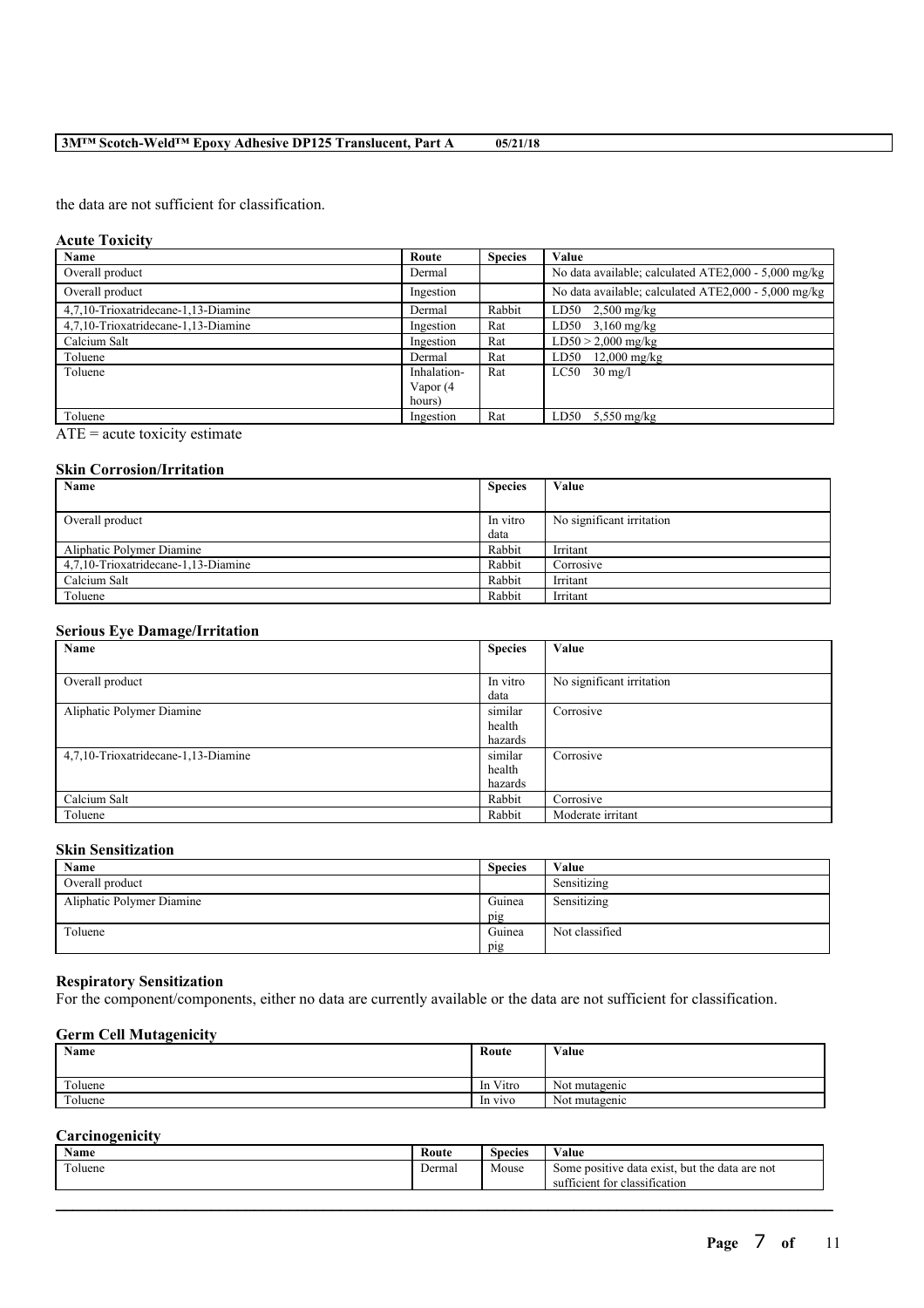| Toluene | Ingestion  | Rat   | Some positive data exist, but the data are not<br>sufficient for classification |
|---------|------------|-------|---------------------------------------------------------------------------------|
| Toluene | Inhalation | Mouse | Some positive data exist, but the data are not<br>sufficient for classification |

# **Reproductive Toxicity**

# **Reproductive and/or Developmental Effects**

| Name    | Route      | Value                                  | <b>Species</b> | <b>Test Result</b> | <b>Exposure</b> |
|---------|------------|----------------------------------------|----------------|--------------------|-----------------|
|         |            |                                        |                |                    | <b>Duration</b> |
| Toluene | Inhalation | Not classified for female reproduction | Human          | <b>NOAEL Not</b>   | occupational    |
|         |            |                                        |                | available          | exposure        |
| Toluene | Inhalation | Not classified for male reproduction   | Rat            | NOAEL 2.3          | generation      |
|         |            |                                        |                | mg/l               |                 |
| Toluene | Ingestion  | Toxic to development                   | Rat            | <b>LOAEL 520</b>   | during          |
|         |            |                                        |                | mg/kg/day          | gestation       |
| Toluene | Inhalation | Toxic to development                   | Human          | <b>NOAEL Not</b>   | poisoning       |
|         |            |                                        |                | available          | and/or abuse    |

# **Target Organ(s)**

# **Specific Target Organ Toxicity - single exposure**

| Name                                    | Route      | Target Organ(s)                      | Value                                                                              | <b>Species</b> | <b>Test Result</b>            | <b>Exposure</b><br><b>Duration</b> |
|-----------------------------------------|------------|--------------------------------------|------------------------------------------------------------------------------------|----------------|-------------------------------|------------------------------------|
| 4.7.10-Trioxatridecane-<br>1,13-Diamine | Inhalation | respiratory irritation               | Some positive data exist, but the<br>data are not sufficient for<br>classification |                | <b>NOAEL Not</b><br>available |                                    |
| Toluene                                 | Inhalation | central nervous<br>system depression | May cause drowsiness or<br>dizziness                                               | Human          | <b>NOAEL Not</b><br>available |                                    |
| Toluene                                 | Inhalation | respiratory irritation               | Some positive data exist, but the<br>data are not sufficient for<br>classification | Human          | <b>NOAEL Not</b><br>available |                                    |
| Toluene                                 | Inhalation | immune system                        | Not classified                                                                     | Mouse          | NOAEL<br>$0.004 \text{ mg/l}$ | 3 hours                            |
| Toluene                                 | Ingestion  | central nervous<br>system depression | May cause drowsiness or<br>dizziness                                               | Human          | <b>NOAEL Not</b><br>available | poisoning<br>and/or abuse          |

# **Specific Target Organ Toxicity - repeated exposure**

| <b>Name</b> | Route      | Target Organ(s)                                                   | Value                                                                              | <b>Species</b>                | <b>Test Result</b>            | <b>Exposure</b><br><b>Duration</b> |
|-------------|------------|-------------------------------------------------------------------|------------------------------------------------------------------------------------|-------------------------------|-------------------------------|------------------------------------|
| Toluene     | Inhalation | auditory system<br>nervous system  <br>eyes   olfactory<br>system | Causes damage to organs through<br>prolonged or repeated exposure                  | Human                         | NOAEL Not<br>available        | poisoning<br>and/or abuse          |
| Toluene     | Inhalation | respiratory system                                                | Some positive data exist, but the<br>data are not sufficient for<br>classification | Rat                           | LOAEL 2.3<br>mg/l             | 15 months                          |
| Toluene     | Inhalation | heart   liver   kidney<br>and/or bladder                          | Not classified                                                                     | Rat                           | <b>NOAEL 11.3</b><br>mg/l     | 15 weeks                           |
| Toluene     | Inhalation | endocrine system                                                  | Not classified                                                                     | Rat                           | <b>NOAEL 1.1</b><br>mg/l      | 4 weeks                            |
| Toluene     | Inhalation | immune system                                                     | Not classified                                                                     | Mouse                         | <b>NOAEL Not</b><br>available | 20 days                            |
| Toluene     | Inhalation | bone, teeth, nails,<br>and/or hair                                | Not classified                                                                     | Mouse                         | NOAEL 1.1<br>mg/l             | 8 weeks                            |
| Toluene     | Inhalation | hematopoietic<br>system   vascular<br>system                      | Not classified                                                                     | Human                         | <b>NOAEL Not</b><br>available | occupational<br>exposure           |
| Toluene     | Inhalation | gastrointestinal tract                                            | Not classified                                                                     | Multiple<br>animal<br>species | <b>NOAEL 11.3</b><br>mg/l     | 15 weeks                           |
| Toluene     | Ingestion  | nervous system                                                    | Some positive data exist, but the<br>data are not sufficient for<br>classification | Rat                           | <b>NOAEL 625</b><br>mg/kg/day | 13 weeks                           |
| Toluene     | Ingestion  | heart                                                             | Not classified                                                                     | Rat                           | <b>NOAEL</b>                  | 13 weeks                           |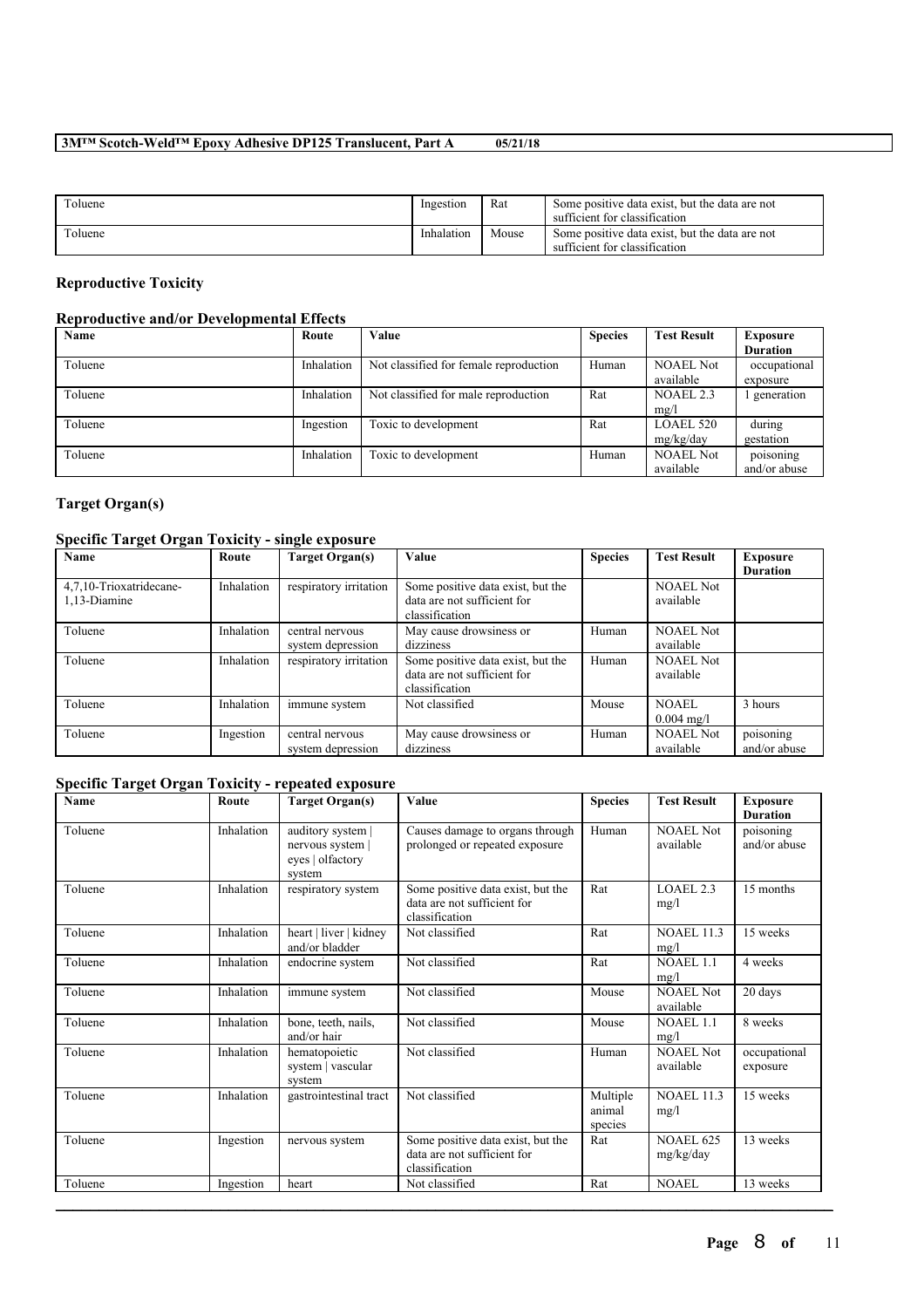|         |           |                                  |                |                               | 2,500<br>mg/kg/day                 |          |
|---------|-----------|----------------------------------|----------------|-------------------------------|------------------------------------|----------|
| Toluene | Ingestion | liver   kidney and/or<br>bladder | Not classified | Multiple<br>animal<br>species | <b>NOAEL</b><br>2,500<br>mg/kg/day | 13 weeks |
| Toluene | Ingestion | hematopoietic<br>system          | Not classified | Mouse                         | NOAEL 600<br>mg/kg/day             | 14 days  |
| Toluene | Ingestion | endocrine system                 | Not classified | Mouse                         | <b>NOAEL 105</b><br>mg/kg/day      | 28 days  |
| Toluene | Ingestion | immune system                    | Not classified | Mouse                         | <b>NOAEL 105</b><br>mg/kg/day      | 4 weeks  |

#### **Aspiration Hazard**

| $\mathbf{X}$<br>Name       | ⁄ alue                   |
|----------------------------|--------------------------|
| <b>CONTINUES</b><br>oluene | hazarı.<br>ASDH<br>EALIC |

Please contact the address or phone number listed on the first page of the SDS for additional toxicological information **on this material and/or its components.**

# **SECTION 12: Ecological information**

# **Ecotoxicological information**

Please contact the address or phone number listed on the first page of the SDS for additional ecotoxicological information on this material and/or its components.

# **Chemical fate information**

Please contact the address or phone number listed on the first page of the SDS for additional chemical fate information on this material and/or its components.

# **SECTION 13: Disposal considerations**

# **13.1. Disposal methods**

Dispose of contents/ container in accordance with the local/regional/national/international regulations.

Dispose of completely cured (or polymerized) material in a permitted industrial waste facility. As a disposal alternative, incinerate uncured product in a permitted waste incineration facility. Proper destruction may require the use of additional fuel during incineration processes. If no other disposal options are available, waste product that has been completely cured or polymerized may be placed in a landfill properly designed for industrial waste. Empty drums/barrels/containers used for transporting and handling hazardous chemicals (chemical substances/mixtures/preparations classified as Hazardous as per applicable regulations) shall be considered, stored, treated & disposed of as hazardous wastes unless otherwise defined by applicable waste regulations. Consult with the respective regulating authorities to determine the available treatment and disposal facilities.

 $\mathcal{L}_\mathcal{L} = \mathcal{L}_\mathcal{L} = \mathcal{L}_\mathcal{L} = \mathcal{L}_\mathcal{L} = \mathcal{L}_\mathcal{L} = \mathcal{L}_\mathcal{L} = \mathcal{L}_\mathcal{L} = \mathcal{L}_\mathcal{L} = \mathcal{L}_\mathcal{L} = \mathcal{L}_\mathcal{L} = \mathcal{L}_\mathcal{L} = \mathcal{L}_\mathcal{L} = \mathcal{L}_\mathcal{L} = \mathcal{L}_\mathcal{L} = \mathcal{L}_\mathcal{L} = \mathcal{L}_\mathcal{L} = \mathcal{L}_\mathcal{L}$ 

# **EPA Hazardous Waste Number (RCRA):** Not regulated

# **SECTION 14: Transport Information**

For Transport Information, please visit http://3M.com/Transportinfo or call 1-800-364-3577 or 651-737-6501.

# **SECTION 15: Regulatory information**

# **15.1. US Federal Regulations**

Contact 3M for more information.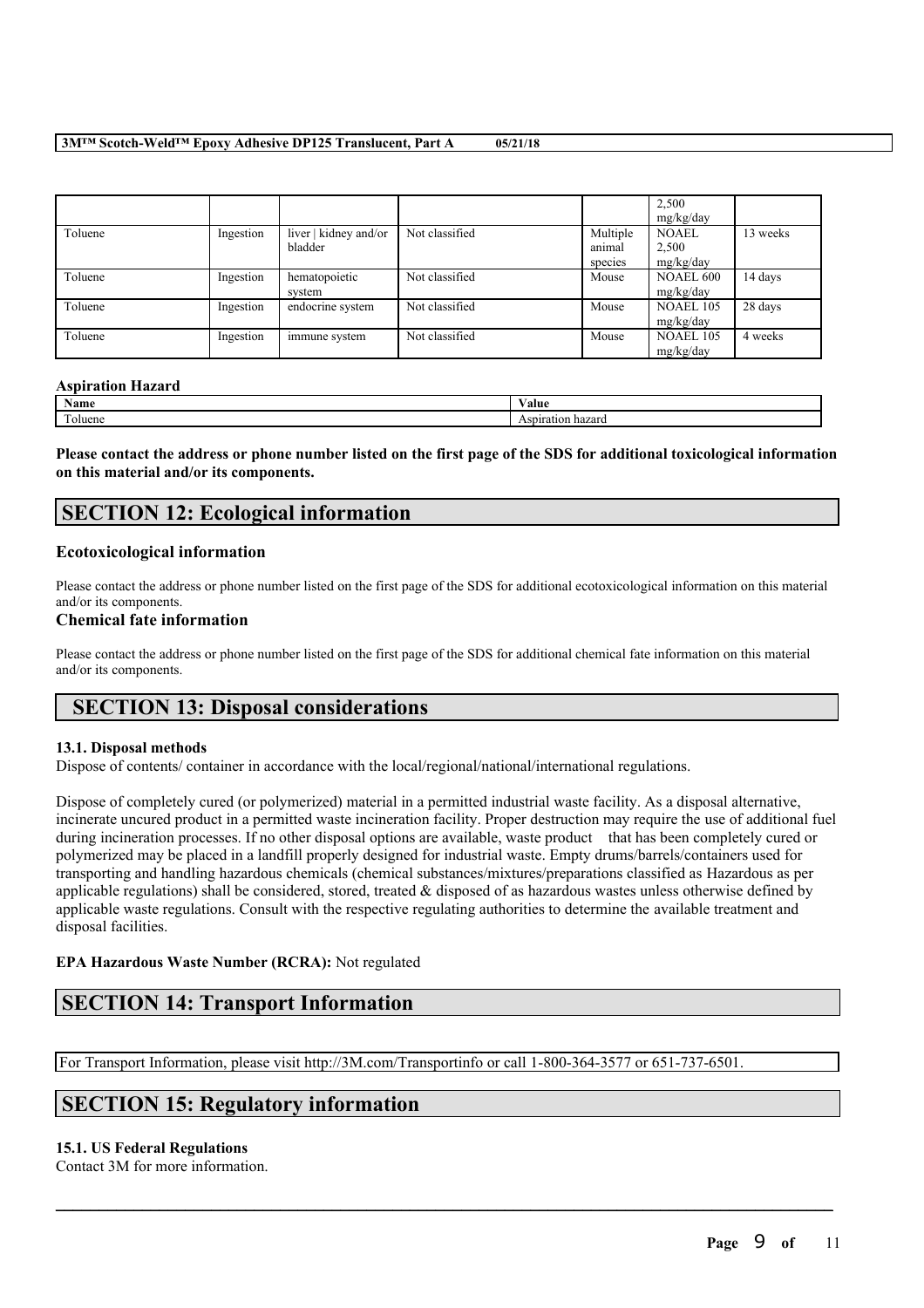#### **EPCRA 311/312 Hazard Classifications:**

| <b>Physical Hazards</b>           |  |
|-----------------------------------|--|
| Not applicable                    |  |
| <b>Health Hazards</b>             |  |
| Reproductive toxicity             |  |
| Respiratory or Skin Sensitization |  |

#### **15.2. State Regulations**

Contact 3M for more information.

#### **California Proposition 65**

| Ingredient | <b>C.A.S. No.</b> | Listing |
|------------|-------------------|---------|
| Toluene    | 108-88-3          | Develo  |

Toluene 108-88-3 Developmental Toxin

# **15.3. Chemical Inventories**

The components of this product are in compliance with the chemical notification requirements of TSCA. All required components of this product are listed on the active portion of the TSCA Inventory.

Contact 3M for more information.

# **15.4. International Regulations**

Contact 3M for more information.

**This SDS has been prepared to meet the U.S. OSHA Hazard Communication Standard, 29 CFR 1910.1200.**

# **SECTION 16: Other information**

#### **NFPA Hazard Classification**

**Health:** 2 **Flammability:** 1 **Instability:** 1 **Special Hazards:** None

National Fire Protection Association (NFPA) hazard ratings are designed for use by emergency response personnel to address the hazards that are presented by short-term, acute exposure to a material under conditions of fire, spill, or similar emergencies. Hazard ratings are primarily based on the inherent physical and toxic properties of the material but also include the toxic properties of combustion or decomposition products that are known to be generated in significant quantities.

| <b>Document Group:</b> | $05-6796-6$ | <b>Version Number:</b>  | 15.00    |
|------------------------|-------------|-------------------------|----------|
| <b>Issue Date:</b>     | 05/21/18    | <b>Supercedes Date:</b> | 01/17/18 |

DISCLAIMER: The information in this Safety Data Sheet (SDS) is believed to be correct as of the date issued.3MMAKES NO WARRANTIES, EXPRESSED OR IMPLIED, INCLUDING, BUT NOT LIMITED TO, ANY IMPLIED WARRANTY OF MERCHANTABILITY OR FITNESS FOR A PARTICULAR PURPOSE OR COURSE OF PERFORMANCE OR USAGE OF TRADE.User is responsible for determining whether the3Mproduct is fit for a particular purpose and suitable for user's method of use or application.Given the variety of factors that can affect the use and application of a3Mproduct, some of which are uniquely within the user's knowledge and control, it is essential that the user evaluate the 3Mproduct to determine whether it is fit for a particular purpose and suitable for user's method of use or application.

3Mprovides information in electronic form as a service to its customers. Due to the remote possibility that electronic transfer may have resulted in errors, omissions or alterations in this information,3Mmakes no representations as to its completeness or accuracy. In addition, information obtained from a database may not be as current as the information in the SDS available directly from3M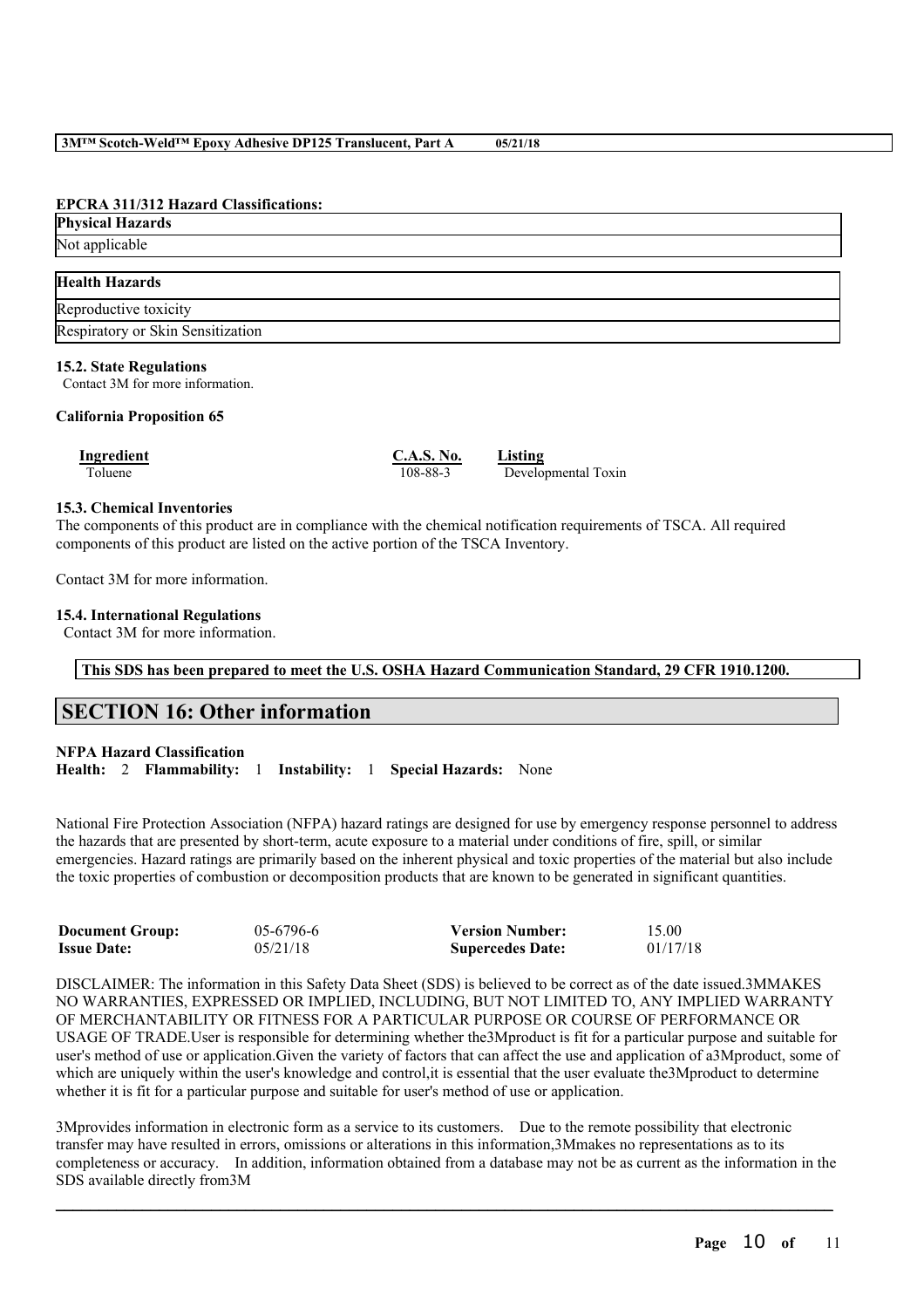**3M USA SDSs are available at www.3M.com**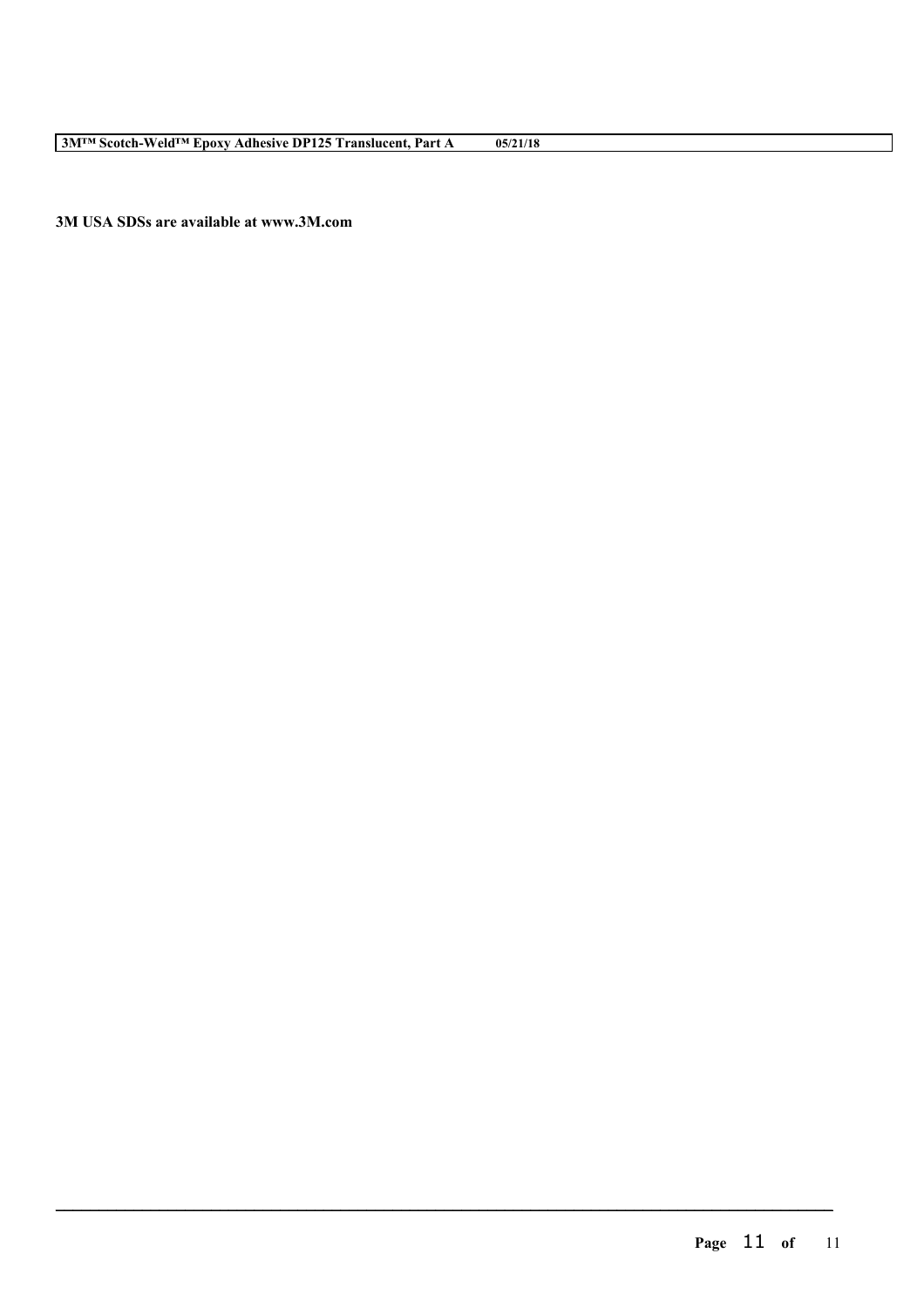

# **Safety Data Sheet**

Copyright,2018,3M Company.

All rights reserved. Copying and/or downloading of this information for the purpose of properly utilizing 3M products is allowed provided that: (1) the information is copied in full with no changes unless prior written agreement is obtained from 3M, and (2) neither the copy nor the original is resold or otherwise distributed with the intention of earning a profit thereon.

 $\mathcal{L}_\mathcal{L} = \mathcal{L}_\mathcal{L} = \mathcal{L}_\mathcal{L} = \mathcal{L}_\mathcal{L} = \mathcal{L}_\mathcal{L} = \mathcal{L}_\mathcal{L} = \mathcal{L}_\mathcal{L} = \mathcal{L}_\mathcal{L} = \mathcal{L}_\mathcal{L} = \mathcal{L}_\mathcal{L} = \mathcal{L}_\mathcal{L} = \mathcal{L}_\mathcal{L} = \mathcal{L}_\mathcal{L} = \mathcal{L}_\mathcal{L} = \mathcal{L}_\mathcal{L} = \mathcal{L}_\mathcal{L} = \mathcal{L}_\mathcal{L}$ 

| <b>Document Group:</b> | $05-6794-1$ | <b>Version Number:</b>  | 13.00    |
|------------------------|-------------|-------------------------|----------|
| <b>Issue Date:</b>     | 05/21/18    | <b>Supercedes Date:</b> | 01/18/18 |

# **SECTION 1: Identification**

# **1.1. Product identifier**

3M™ Scotch-Weld™ Epoxy Adhesive DP125 Translucent, Part B

**Product Identification Numbers** DP-125

## **1.2. Recommended use and restrictions on use**

**Recommended use** Structural adhesive

| 1.3. Supplier's details |                                                |
|-------------------------|------------------------------------------------|
| <b>MANUFACTURER:</b>    | 3M                                             |
| DIVISION:               | <b>Industrial Adhesives and Tapes Division</b> |
| <b>ADDRESS:</b>         | 3M Center, St. Paul, MN 55144-1000, USA        |
| Telephone:              | 1-888-3M HELPS (1-888-364-3577)                |

**1.4. Emergency telephone number** 1-800-364-3577 or (651) 737-6501 (24 hours)

# **SECTION 2: Hazard identification**

# **2.1. Hazard classification**

Serious Eye Damage/Irritation: Category 2B. Skin Sensitizer: Category 1.

**2.2. Label elements Signal word** Warning

**Symbols** Exclamation mark |

**Pictograms**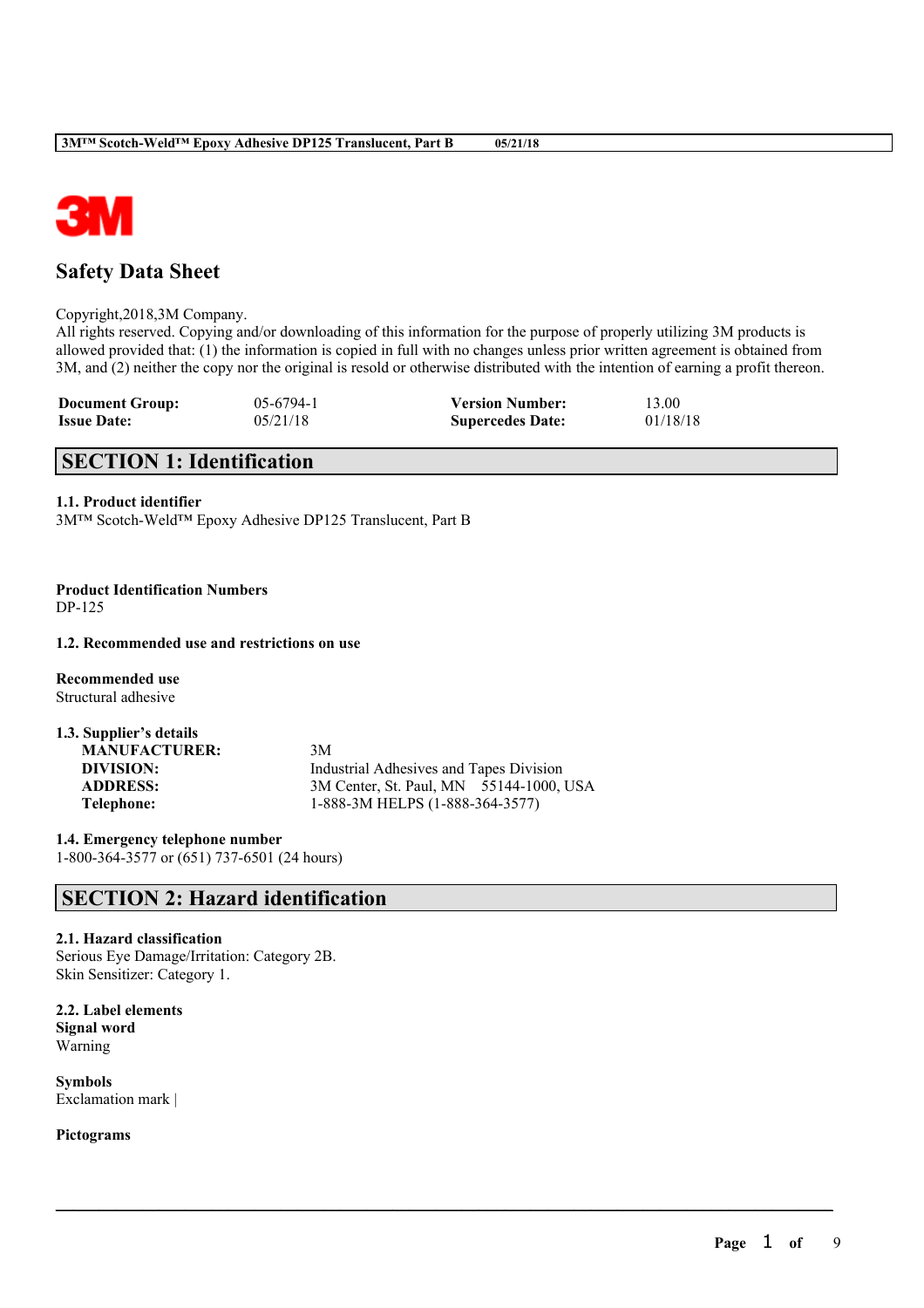

**Hazard Statements** Causes eye irritation. May cause an allergic skin reaction.

#### **Precautionary Statements**

## **Prevention:**

Avoid breathing dust/fume/gas/mist/vapors/spray. Wear protective gloves. Wash thoroughly after handling. Contaminated work clothing must not be allowed out of the workplace.

#### **Response:**

IF IN EYES: Rinse cautiously with water for several minutes. Remove contact lenses, if present and easy to do. Continue rinsing.

If eye irritation persists: Get medical advice/attention.

IF ON SKIN: Wash with plenty of soap and water.

If skin irritation or rash occurs: Get medical advice/attention.

Wash contaminated clothing before reuse.

# **Disposal:**

Dispose of contents/container in accordance with applicable local/regional/national/international regulations.

# **SECTION 3: Composition/information on ingredients**

| Ingredient         | C.A.S. No. | $\frac{1}{2}$ by Wt         |
|--------------------|------------|-----------------------------|
| <b>Epoxy Resin</b> | 25068-38-6 | 85 Trade Secret *<br>$60 -$ |
| <b>Epoxy Resin</b> | 30583-72-3 | 40 Trade Secret *           |

\*The specific chemical identity and/or exact percentage (concentration) of this composition has been withheld as a trade secret.

# **SECTION 4: First aid measures**

# **4.1. Description of first aid measures**

#### **Inhalation:**

Remove person to fresh air. If you feel unwell, get medical attention.

#### **Skin Contact:**

Immediately wash with soap and water. Remove contaminated clothing and wash before reuse. If signs/symptoms develop, get medical attention.

# **Eye Contact:**

Flush with large amounts of water. Remove contact lenses if easy to do. Continue rinsing. If signs/symptoms persist, get medical attention.

 $\mathcal{L}_\mathcal{L} = \mathcal{L}_\mathcal{L} = \mathcal{L}_\mathcal{L} = \mathcal{L}_\mathcal{L} = \mathcal{L}_\mathcal{L} = \mathcal{L}_\mathcal{L} = \mathcal{L}_\mathcal{L} = \mathcal{L}_\mathcal{L} = \mathcal{L}_\mathcal{L} = \mathcal{L}_\mathcal{L} = \mathcal{L}_\mathcal{L} = \mathcal{L}_\mathcal{L} = \mathcal{L}_\mathcal{L} = \mathcal{L}_\mathcal{L} = \mathcal{L}_\mathcal{L} = \mathcal{L}_\mathcal{L} = \mathcal{L}_\mathcal{L}$ 

# **If Swallowed:**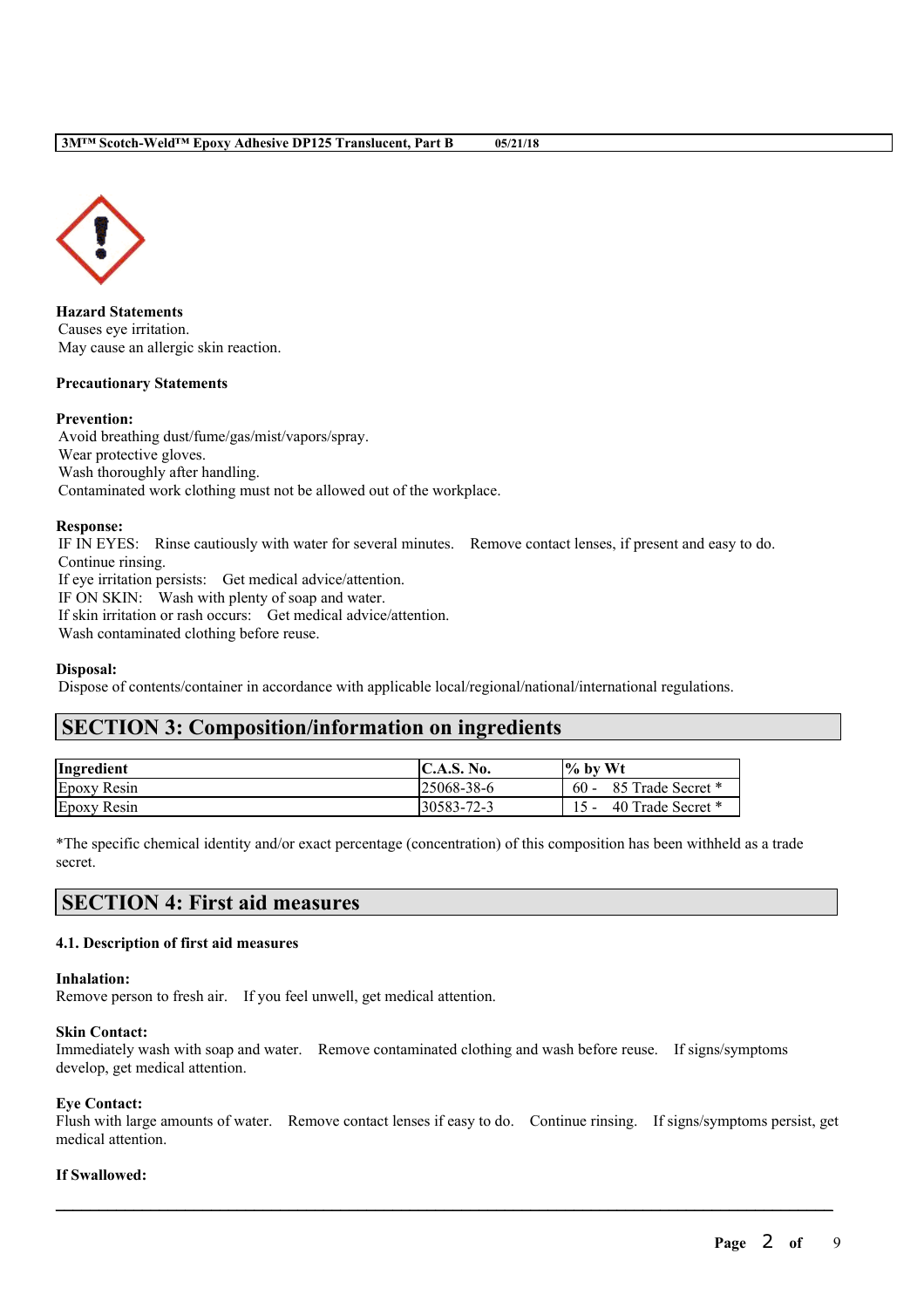Rinse mouth. If you feel unwell, get medical attention.

#### **4.2. Most important symptoms and effects, both acute and delayed**

See Section 11.1. Information on toxicological effects.

#### **4.3. Indication of any immediate medical attention and special treatment required** Not applicable

**SECTION 5: Fire-fighting measures**

# **5.1. Suitable extinguishing media**

In case of fire: Use a fire fighting agent suitable for ordinary combustible material such as water or foam to extinguish.

# **5.2. Special hazards arising from the substance or mixture**

None inherent in this product.

# **Hazardous Decomposition or By-Products**

| <b>Substance</b> | Condition         |
|------------------|-------------------|
| Aldehydes        | During Combustion |
| Carbon monoxide  | During Combustion |
| Carbon dioxide   | During Combustion |
| <b>Ketones</b>   | During Combustion |

# **5.3. Special protective actions for fire-fighters**

Wear full protective clothing, including helmet, self-contained, positive pressure or pressure demand breathing apparatus, bunker coat and pants, bands around arms, waist and legs, face mask, and protective covering for exposed areas of the head.

# **SECTION 6: Accidental release measures**

## **6.1. Personal precautions, protective equipment and emergency procedures**

Evacuate area. Ventilate the area with fresh air. For large spill, or spills in confined spaces, provide mechanical ventilation to disperse or exhaust vapors, in accordance with good industrial hygiene practice. Refer to other sections of this SDS for information regarding physical and health hazards, respiratory protection, ventilation, and personal protective equipment.

#### **6.2. Environmental precautions**

Avoid release to the environment. For larger spills, cover drains and build dikes to prevent entry into sewer systems or bodies of water.

#### **6.3. Methods and material for containment and cleaning up**

Contain spill. Working from around the edges of the spill inward, cover with bentonite, vermiculite, or commercially available inorganic absorbent material. Mix in sufficient absorbent until it appears dry. Remember, adding an absorbent material does not remove a physical, health, or environmental hazard. Collect as much of the spilled material as possible. Place in a closed container approved for transportation by appropriate authorities. Clean up residue with an appropriate solvent selected by a qualified and authorized person. Ventilate the area with fresh air. Read and follow safety precautions on the solvent label and SDS. Seal the container. Dispose of collected material as soon as possible in accordance with applicable local/regional/national/international regulations.

# **SECTION 7: Handling and storage**

# **7.1. Precautions for safe handling**

For industrial or professional use only. Avoid breathing dust/fume/gas/mist/vapors/spray. Do not get in eyes, on skin, or on clothing. Do not eat, drink or smoke when using this product. Wash thoroughly after handling. Contaminated work clothing should not be allowed out of the workplace. Avoid release to the environment. Wash contaminated clothing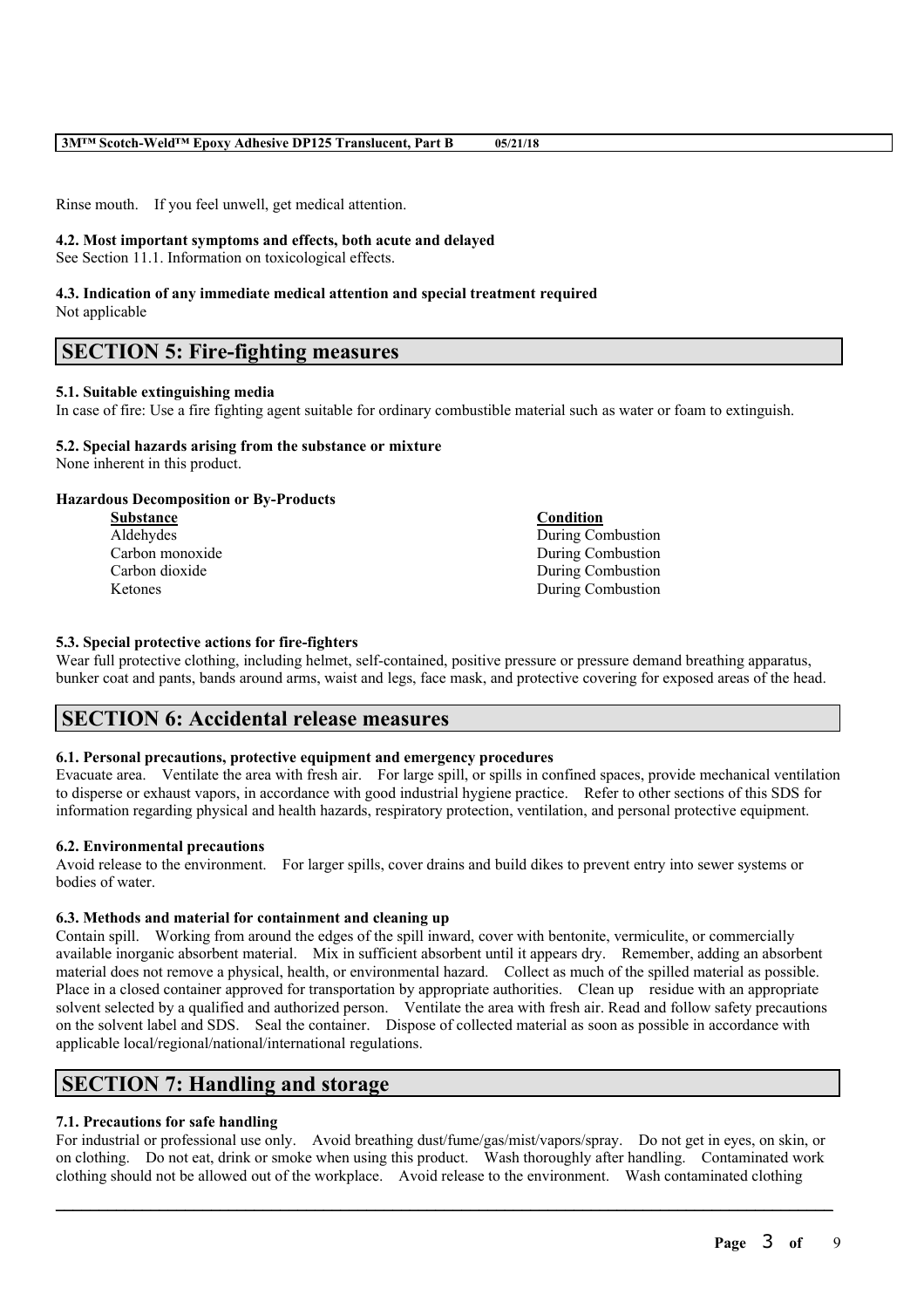before reuse. Avoid contact with oxidizing agents (eg. chlorine, chromic acid etc.)

#### **7.2. Conditions for safe storage including any incompatibilities**

Store away from acids. Store away from strong bases. Store away from oxidizing agents.

# **SECTION 8: Exposure controls/personal protection**

#### **8.1. Control parameters**

#### **Occupational exposure limits**

No occupational exposure limit values exist for any of the components listed in Section 3 of this SDS.

#### **8.2. Exposure controls**

#### **8.2.1. Engineering controls**

No engineering controls required.

# **8.2.2. Personal protective equipment (PPE)**

#### **Eye/face protection**

Select and use eye/face protection to prevent contact based on the results of an exposure assessment. The following eye/face protection(s) are recommended: Indirect Vented Goggles

# **Skin/hand protection**

Select and use gloves and/or protective clothing approved to relevant local standards to prevent skin contact based on the results of an exposure assessment. Selection should be based on use factors such as exposure levels, concentration of the substance or mixture, frequency and duration, physical challenges such as temperature extremes, and other use conditions. Consult with your glove and/or protective clothing manufacturer for selection of appropriate compatible gloves/protective clothing. Note: Nitrile gloves may be worn over polymer laminate gloves to improve dexterity. Gloves made from the following material(s) are recommended: Polymer laminate

 $\mathcal{L}_\mathcal{L} = \mathcal{L}_\mathcal{L} = \mathcal{L}_\mathcal{L} = \mathcal{L}_\mathcal{L} = \mathcal{L}_\mathcal{L} = \mathcal{L}_\mathcal{L} = \mathcal{L}_\mathcal{L} = \mathcal{L}_\mathcal{L} = \mathcal{L}_\mathcal{L} = \mathcal{L}_\mathcal{L} = \mathcal{L}_\mathcal{L} = \mathcal{L}_\mathcal{L} = \mathcal{L}_\mathcal{L} = \mathcal{L}_\mathcal{L} = \mathcal{L}_\mathcal{L} = \mathcal{L}_\mathcal{L} = \mathcal{L}_\mathcal{L}$ 

#### **Respiratory protection**

None required.

# **SECTION 9: Physical and chemical properties**

# **9.1. Information on basic physical and chemical properties**

| Liquid                                        |
|-----------------------------------------------|
| <b>Viscous</b>                                |
| translucent, slight epoxy odor                |
| No Data Available                             |
| Not Applicable                                |
| Not Applicable                                |
| $>=260 °C$                                    |
| $>=$ 480 °F [ <i>Test Method</i> :Closed Cup] |
| No Data Available                             |
| Not Applicable                                |
| No Data Available                             |
| No Data Available                             |
| No Data Available                             |
| No Data Available                             |
| $1.17$ g/ml                                   |
|                                               |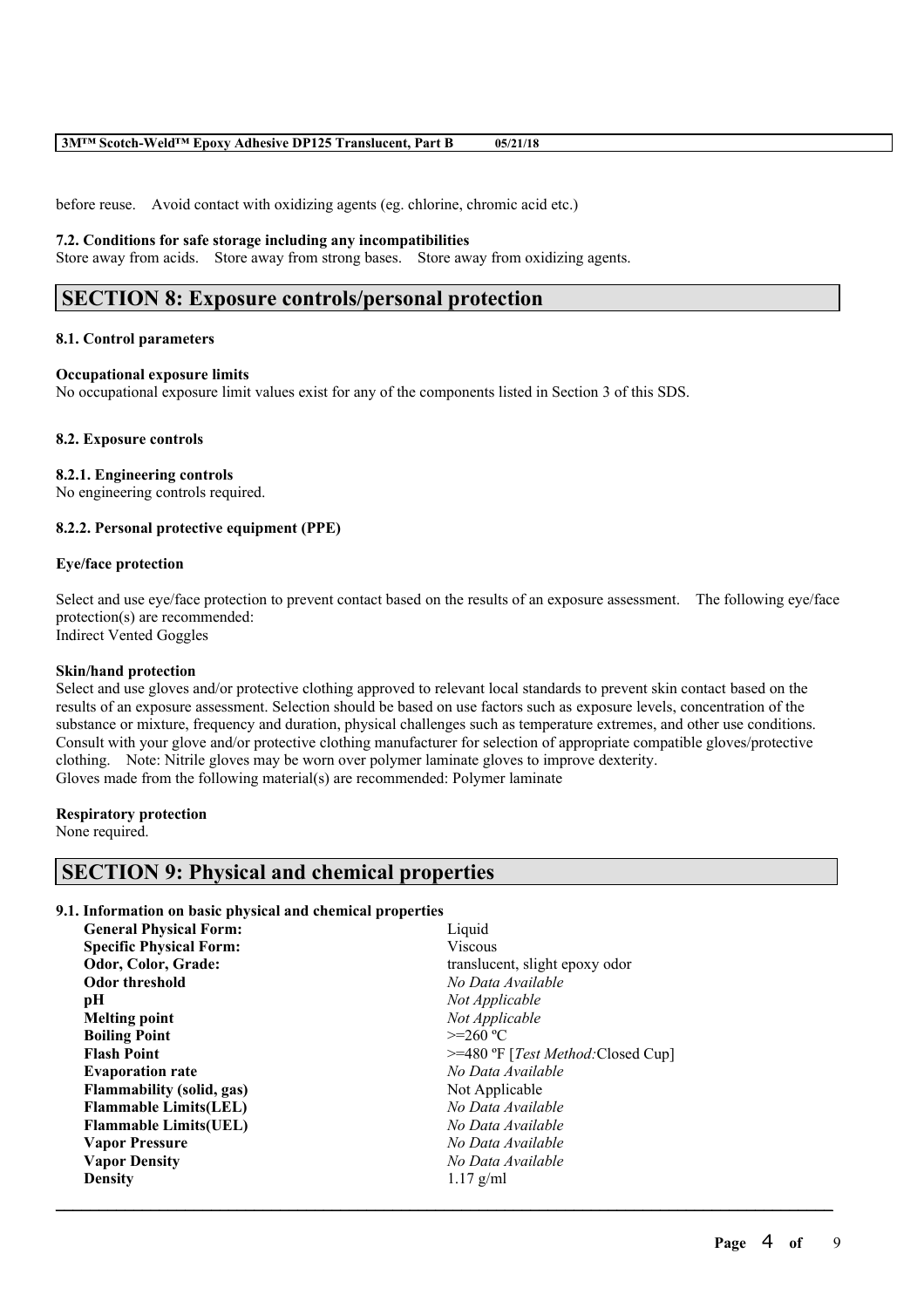| <b>Specific Gravity</b>                   | $[RefStd:WATER=1]$<br>1.17                                                  |
|-------------------------------------------|-----------------------------------------------------------------------------|
| <b>Solubility in Water</b>                | Nil                                                                         |
| Solubility- non-water                     | No Data Available                                                           |
| Partition coefficient: n-octanol/water    | No Data Available                                                           |
| <b>Autoignition temperature</b>           | No Data Available                                                           |
| <b>Decomposition temperature</b>          | No Data Available                                                           |
| <b>Viscosity</b>                          | 13,000 centipoise $[@;73.4 °F]$                                             |
| <b>Hazardous Air Pollutants</b>           | 0 % weight [Test Method: Calculated]                                        |
| Molecular weight                          | No Data Available                                                           |
| <b>VOC Less H2O &amp; Exempt Solvents</b> | $\leq$ 5 g/l [Test Method: calculated SCAQMD rule 443.1]                    |
|                                           | [Details: when used as intended with Part A]                                |
| VOC Less H2O & Exempt Solvents            | $\leq$ 0.5 % [ <i>Test Method:</i> calculated per CARB title 2]             |
|                                           | [Details: when used as intended with Part A]                                |
| VOC Less H2O & Exempt Solvents            | 0 g/l [Test Method: calculated SCAQMD rule 443.1] [Details: as<br>supplied. |

# **SECTION 10: Stability and reactivity**

#### **10.1. Reactivity**

This material may be reactive with certain agents under certain conditions - see the remaining headings in this section.

**10.2. Chemical stability** Stable.

#### **10.3. Possibility of hazardous reactions**

Hazardous polymerization will not occur.

#### **10.4. Conditions to avoid**

Heat is generated during cure. Do not cure a mass larger than 50 grams in a confined space to prevent a premature exothermic reaction with production of intense heat and smoke.

## **10.5. Incompatible materials** Strong acids Strong oxidizing agents Strong bases

**10.6. Hazardous decomposition products Substance Condition** None known.

Refer to section 5.2 for hazardous decomposition products during combustion.

# **SECTION 11: Toxicological information**

The information below may not be consistent with the material classification in Section 2 if specific ingredient **classifications are mandated by a competent authority. In addition, toxicological data on ingredients may not be** reflected in the material classification and/or the signs and symptoms of exposure, because an ingredient may be present below the threshold for labeling, an ingredient may not be available for exposure, or the data may not be **relevant to the material as a whole.**

 $\mathcal{L}_\mathcal{L} = \mathcal{L}_\mathcal{L} = \mathcal{L}_\mathcal{L} = \mathcal{L}_\mathcal{L} = \mathcal{L}_\mathcal{L} = \mathcal{L}_\mathcal{L} = \mathcal{L}_\mathcal{L} = \mathcal{L}_\mathcal{L} = \mathcal{L}_\mathcal{L} = \mathcal{L}_\mathcal{L} = \mathcal{L}_\mathcal{L} = \mathcal{L}_\mathcal{L} = \mathcal{L}_\mathcal{L} = \mathcal{L}_\mathcal{L} = \mathcal{L}_\mathcal{L} = \mathcal{L}_\mathcal{L} = \mathcal{L}_\mathcal{L}$ 

#### **11.1. Information on Toxicological effects**

**Page** 5 **of** 9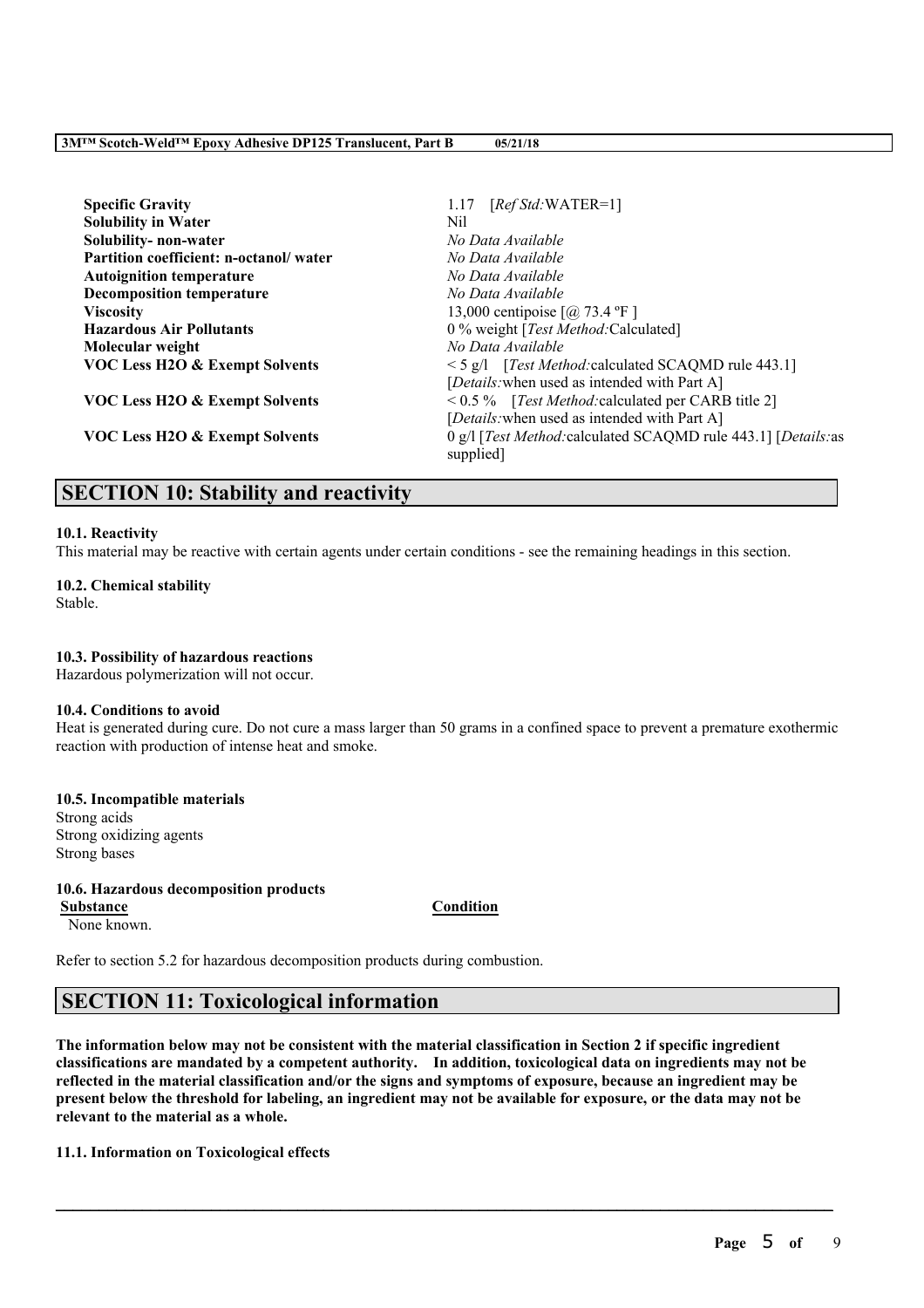#### **Signs and Symptoms of Exposure**

#### Based on test data and/or information on the components, this material may produce the following health effects:

## **Inhalation:**

No health effects are expected.

#### **Skin Contact:**

Mild Skin Irritation: Signs/symptoms may include localized redness, swelling, itching, and dryness. Allergic Skin Reaction (non-photo induced): Signs/symptoms may include redness, swelling, blistering, and itching.

#### **Eye Contact:**

Moderate Eye Irritation: Signs/symptoms may include redness, swelling, pain, tearing, and blurred or hazy vision.

#### **Ingestion:**

Gastrointestinal Irritation: Signs/symptoms may include abdominal pain, stomach upset, nausea, vomiting and diarrhea.

#### **Toxicological Data**

If a component is disclosed in section 3 but does not appear in a table below, either no data are available for that endpoint or the data are not sufficient for classification.

#### **Acute Toxicity**

| <b>Name</b>     | Route     | <b>Species</b> | Value                                             |
|-----------------|-----------|----------------|---------------------------------------------------|
| Overall product | Ingestion |                | No data available; calculated $ATE > 5,000$ mg/kg |
| Epoxy Resin     | Dermal    | Rat            | LD50 > 1.600 mg/kg                                |
| Epoxy Resin     | Ingestion | Rat            | LD50 > 1.000 mg/kg                                |

 $ATE = acute$  toxicity estimate

# **Skin Corrosion/Irritation**

| Name                        | <b>Species</b> | $\mathbf{v}$<br>Value |
|-----------------------------|----------------|-----------------------|
|                             |                |                       |
| $\mathbf{r}$<br>Epoxy Resin | Rabbit         | Mild irritant         |

#### **Serious Eye Damage/Irritation**

| Name                                       | <b>Species</b> | <b>WY 3</b><br>V alue |
|--------------------------------------------|----------------|-----------------------|
| $\sim$<br>$\blacksquare$<br>Resin<br>EDOXV | Rabbit         | Moderate irritant     |

# **Skin Sensitization**

| Name                                  | $\sim$<br><b>Species</b> | Value            |
|---------------------------------------|--------------------------|------------------|
| $\sim$<br>$\mathbf{r}$<br>Epoxy Resin | Human                    | .<br>Sensitizing |
|                                       | and                      |                  |
|                                       | anımal                   |                  |

#### **Respiratory Sensitization**

| Name                             | <b>Species</b>        | Value                                    |
|----------------------------------|-----------------------|------------------------------------------|
| <b>Service</b><br>Resin<br>EDOXV | $\mathbf{v}$<br>Human | $\sim$<br>$\mathbf{v}$<br>Not classified |

## **Germ Cell Mutagenicity**

| Name        | Route    | Value                                          |
|-------------|----------|------------------------------------------------|
|             |          |                                                |
| Epoxy Resin | In vivo  | Not mutagenic                                  |
| Epoxy Resin | In Vitro | Some positive data exist, but the data are not |
|             |          | sufficient for classification                  |

 $\mathcal{L}_\mathcal{L} = \mathcal{L}_\mathcal{L} = \mathcal{L}_\mathcal{L} = \mathcal{L}_\mathcal{L} = \mathcal{L}_\mathcal{L} = \mathcal{L}_\mathcal{L} = \mathcal{L}_\mathcal{L} = \mathcal{L}_\mathcal{L} = \mathcal{L}_\mathcal{L} = \mathcal{L}_\mathcal{L} = \mathcal{L}_\mathcal{L} = \mathcal{L}_\mathcal{L} = \mathcal{L}_\mathcal{L} = \mathcal{L}_\mathcal{L} = \mathcal{L}_\mathcal{L} = \mathcal{L}_\mathcal{L} = \mathcal{L}_\mathcal{L}$ 

#### **Carcinogenicity**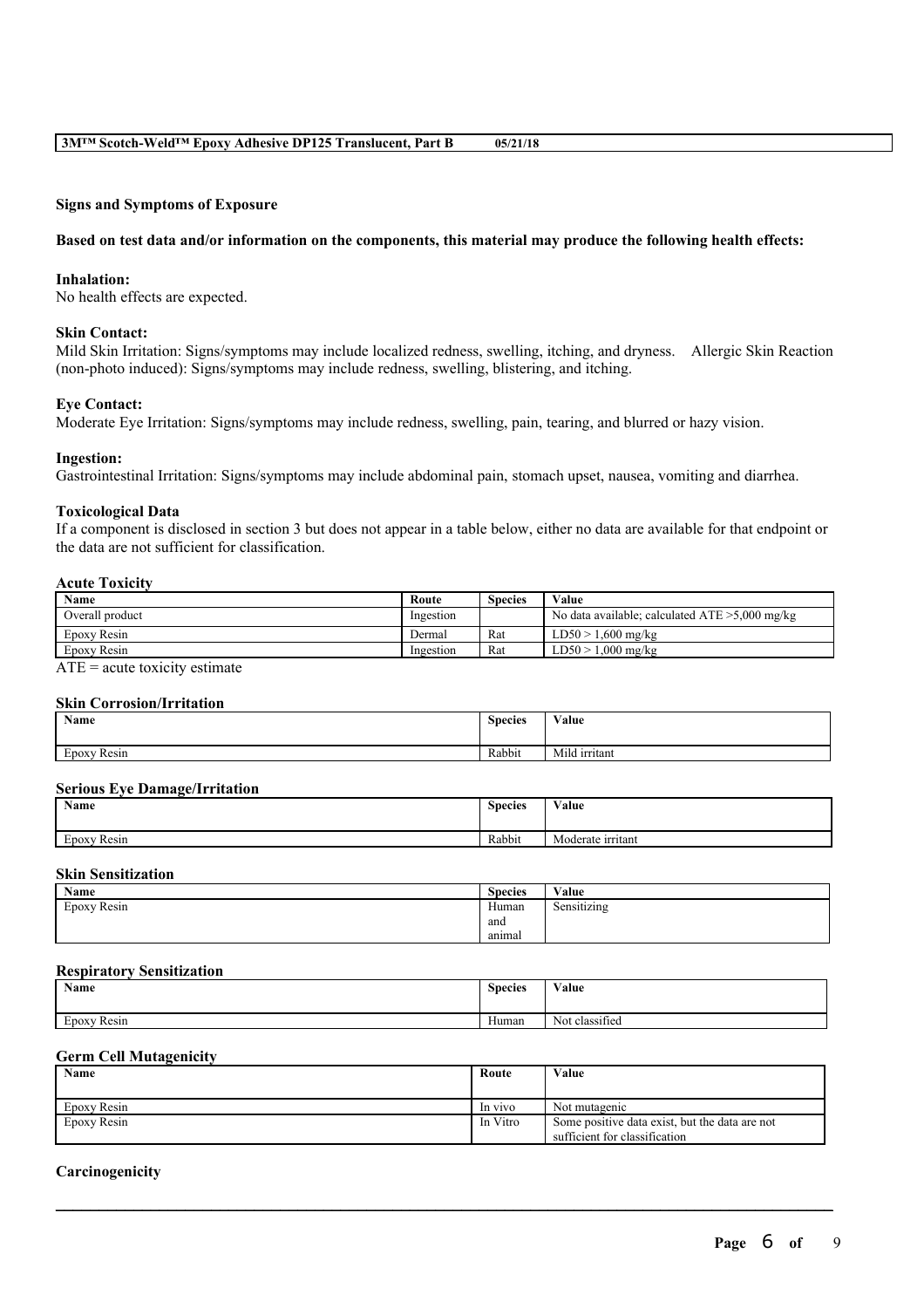| <b>Name</b>           | Route  | $\sim$<br>Species | Value                                                                                          |
|-----------------------|--------|-------------------|------------------------------------------------------------------------------------------------|
| <b>EDOXV</b><br>Resin | Dermal | Mouse             | Some positive data exist, but the data are not<br>.<br>$\sim$<br>sufficient for classification |

## **Reproductive Toxicity**

#### **Reproductive and/or Developmental Effects**

| Name        | Route     | Value                                  | <b>Species</b> | <b>Test Result</b>            | Exposure               |
|-------------|-----------|----------------------------------------|----------------|-------------------------------|------------------------|
|             |           |                                        |                |                               | <b>Duration</b>        |
| Epoxy Resin | Ingestion | Not classified for female reproduction | Rat            | <b>NOAEL 750</b><br>mg/kg/day | 2 generation           |
| Epoxy Resin | Ingestion | Not classified for male reproduction   | Rat            | <b>NOAEL 750</b><br>mg/kg/day | 2 generation           |
| Epoxy Resin | Dermal    | Not classified for development         | Rabbit         | <b>NOAEL 300</b><br>mg/kg/day | during<br>organogenesi |
| Epoxy Resin | Ingestion | Not classified for development         | Rat            | <b>NOAEL 750</b><br>mg/kg/day | 2 generation           |

# **Target Organ(s)**

#### **Specific Target Organ Toxicity - single exposure**

For the component/components, either no data are currently available or the data are not sufficient for classification.

| Name        | Route     | Target Organ(s)                                                                                                            | Value          | <b>Species</b> | <b>Test Result</b>                 | <b>Exposure</b><br><b>Duration</b> |
|-------------|-----------|----------------------------------------------------------------------------------------------------------------------------|----------------|----------------|------------------------------------|------------------------------------|
| Epoxy Resin | Dermal    | liver                                                                                                                      | Not classified | Rat            | <b>NOAEL</b><br>1,000<br>mg/kg/day | 2 years                            |
| Epoxy Resin | Dermal    | nervous system                                                                                                             | Not classified | Rat            | <b>NOAEL</b><br>1.000<br>mg/kg/day | 13 weeks                           |
| Epoxy Resin | Ingestion | auditory system  <br>heart   endocrine<br>system  <br>hematopoietic<br>system   liver   eyes  <br>kidney and/or<br>bladder | Not classified | Rat            | <b>NOAEL</b><br>1,000<br>mg/kg/day | 28 days                            |

# **Specific Target Organ Toxicity - repeated exposure**

#### **Aspiration Hazard**

For the component/components, either no data are currently available or the data are not sufficient for classification.

Please contact the address or phone number listed on the first page of the SDS for additional toxicological information **on this material and/or its components.**

# **SECTION 12: Ecological information**

# **Ecotoxicological information**

Please contact the address or phone number listed on the first page of the SDS for additional ecotoxicological information on this material and/or its components.

# **Chemical fate information**

Please contact the address or phone number listed on the first page of the SDS for additional chemical fate information on this material and/or its components.

 $\mathcal{L}_\mathcal{L} = \mathcal{L}_\mathcal{L} = \mathcal{L}_\mathcal{L} = \mathcal{L}_\mathcal{L} = \mathcal{L}_\mathcal{L} = \mathcal{L}_\mathcal{L} = \mathcal{L}_\mathcal{L} = \mathcal{L}_\mathcal{L} = \mathcal{L}_\mathcal{L} = \mathcal{L}_\mathcal{L} = \mathcal{L}_\mathcal{L} = \mathcal{L}_\mathcal{L} = \mathcal{L}_\mathcal{L} = \mathcal{L}_\mathcal{L} = \mathcal{L}_\mathcal{L} = \mathcal{L}_\mathcal{L} = \mathcal{L}_\mathcal{L}$ 

# **SECTION 13: Disposal considerations**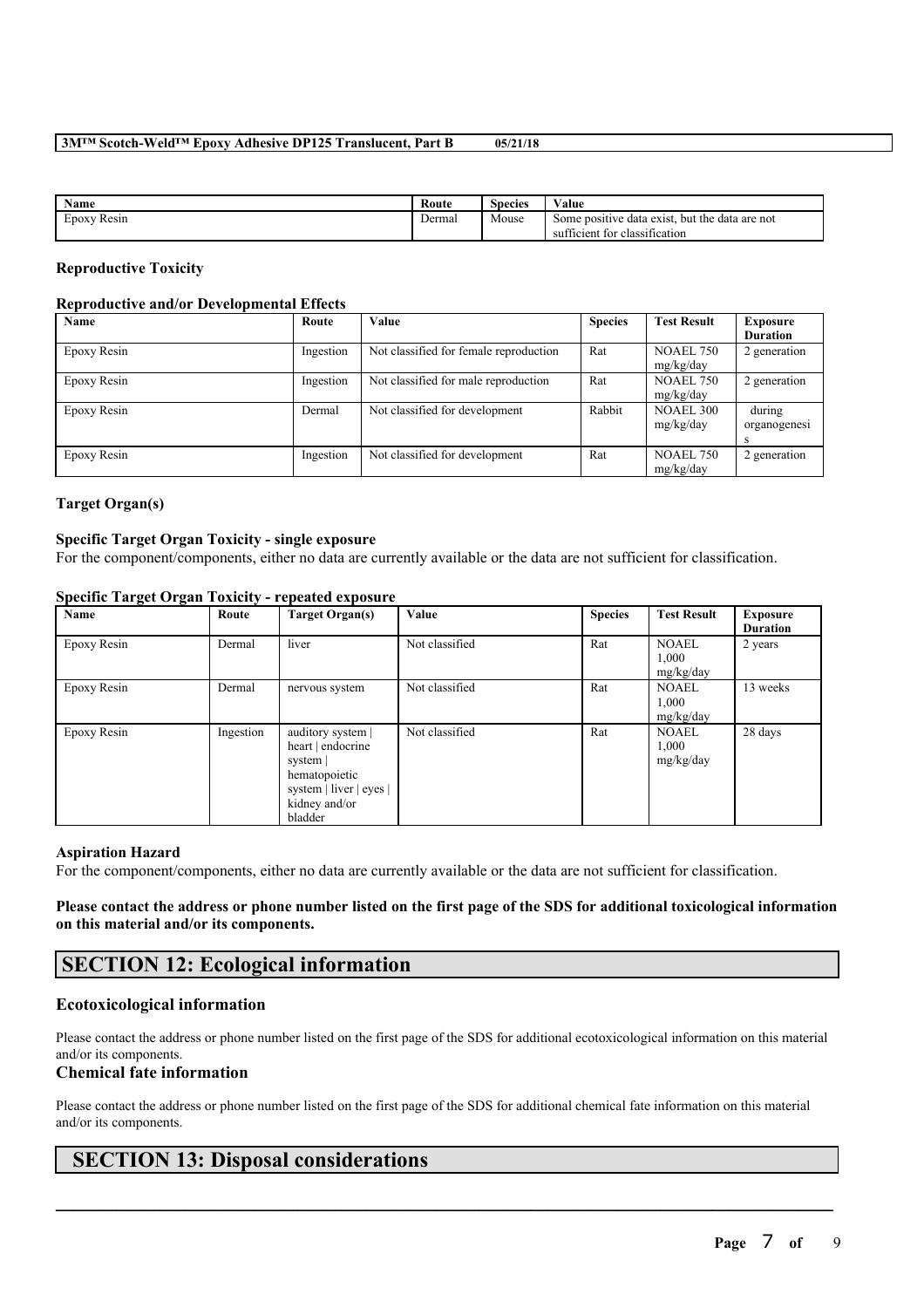## **13.1. Disposal methods**

Dispose of contents/ container in accordance with the local/regional/national/international regulations.

Dispose of completely cured (or polymerized) material in a permitted industrial waste facility. As a disposal alternative, incinerate uncured product in a permitted waste incineration facility. Proper destruction may require the use of additional fuel during incineration processes. If no other disposal options are available, waste product that has been completely cured or polymerized may be placed in a landfill properly designed for industrial waste. Empty drums/barrels/containers used for transporting and handling hazardous chemicals (chemical substances/mixtures/preparations classified as Hazardous as per applicable regulations) shall be considered, stored, treated  $\&$  disposed of as hazardous wastes unless otherwise defined by applicable waste regulations. Consult with the respective regulating authorities to determine the available treatment and disposal facilities.

# **EPA Hazardous Waste Number (RCRA):** Not regulated

# **SECTION 14: Transport Information**

For Transport Information, please visit http://3M.com/Transportinfo or call 1-800-364-3577 or 651-737-6501.

# **SECTION 15: Regulatory information**

# **15.1. US Federal Regulations**

Contact 3M for more information.

# **EPCRA 311/312 Hazard Classifications:**

**Physical Hazards** Not applicable

# **Health Hazards**

Respiratory or Skin Sensitization Serious eye damage or eye irritation

#### **15.2. State Regulations**

Contact 3M for more information.

#### **15.3. Chemical Inventories**

The components of this product are in compliance with the chemical notification requirements of TSCA. All required components of this product are listed on the active portion of the TSCA Inventory.

Contact 3M for more information.

#### **15.4. International Regulations**

Contact 3M for more information.

**This SDS has been prepared to meet the U.S. OSHA Hazard Communication Standard, 29 CFR 1910.1200.**

 $\mathcal{L}_\mathcal{L} = \mathcal{L}_\mathcal{L} = \mathcal{L}_\mathcal{L} = \mathcal{L}_\mathcal{L} = \mathcal{L}_\mathcal{L} = \mathcal{L}_\mathcal{L} = \mathcal{L}_\mathcal{L} = \mathcal{L}_\mathcal{L} = \mathcal{L}_\mathcal{L} = \mathcal{L}_\mathcal{L} = \mathcal{L}_\mathcal{L} = \mathcal{L}_\mathcal{L} = \mathcal{L}_\mathcal{L} = \mathcal{L}_\mathcal{L} = \mathcal{L}_\mathcal{L} = \mathcal{L}_\mathcal{L} = \mathcal{L}_\mathcal{L}$ 

# **SECTION 16: Other information**

#### **NFPA Hazard Classification**

**Health:** 2 **Flammability:** 1 **Instability:** 1 **Special Hazards:** None